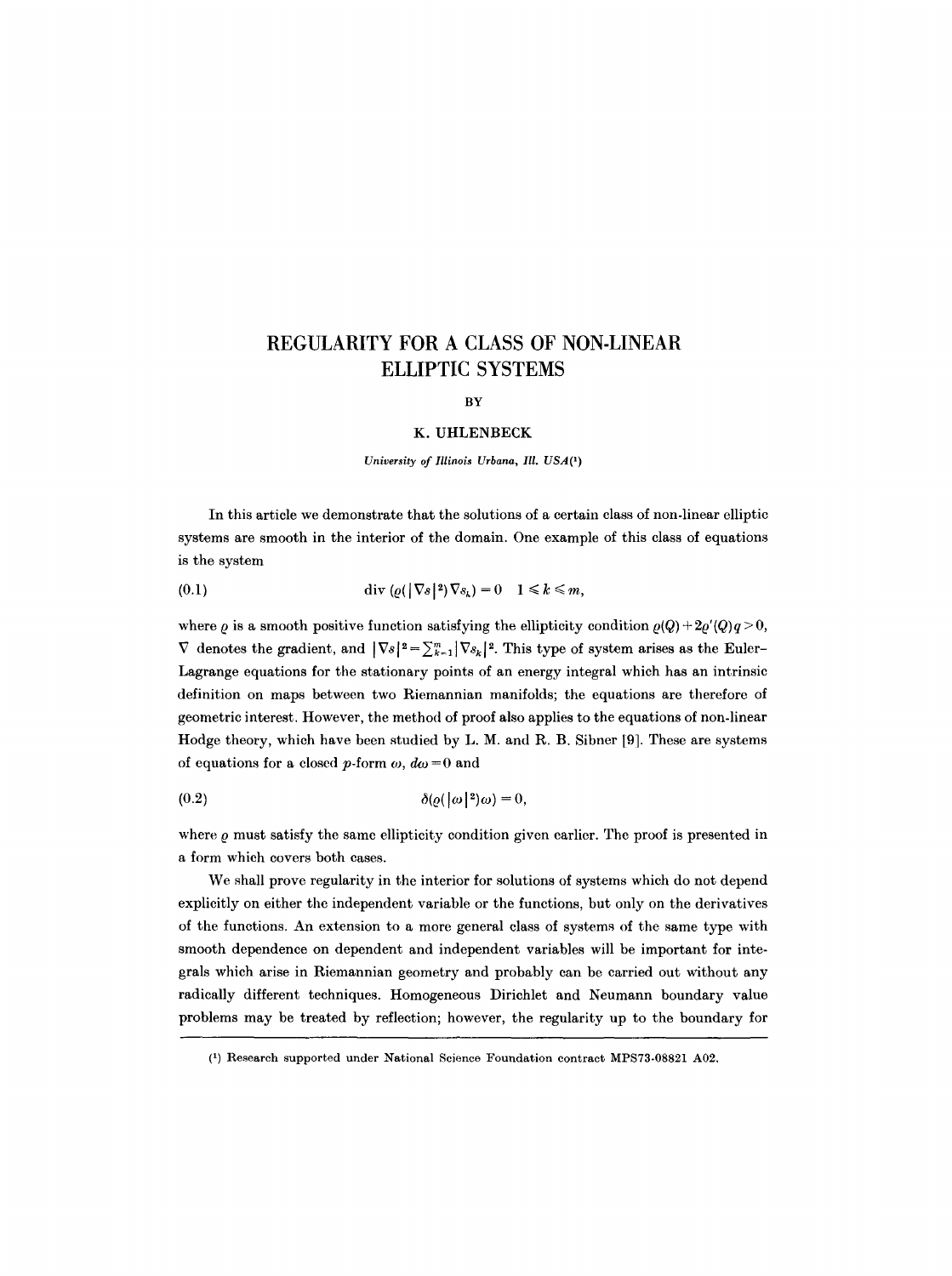non-homogeneous boundary value problems cannot be proved using the techniques given in this paper.

The results of this paper are an extension of the Nash-De Giorgi-Moser results on the regularity of solutions of single non-linear equations to solutions of certain types of systems. We also allow a weakening of the ellipticity condition, so our results are new when applied to single equations. The method of proof is to exhibit an auxiliary function for the system which is subharmonic. Then estimates of Moser [7] for subsolutions and supersolutions are used to get a strong maximum principle. From here a perturbation theorem similar to theorems of Almgren [1] and Morrey [6] gives sufficient continuity for the linear theory of the regularity of solutions of elliptic systems to be applicable.

The author is grateful to J. Moser and L. M. Sibner for their interest, encouragement and suggestions. Due to them, the original lengthy and unwieldy proof was shortened, the notation simplified, and the theorem generalized.

#### **Section 1: Statement of the theorem**

We assume that an elliptic complex of a particularly simple kind has been given. Let  $V_{t}$  ( $i = -1, 0, 1, 2$ ) be finite dimensional vector spaces and  $A(i)$  a differential operator of first order in  $n$  independent variables with constant coefficients from functions with values in  $V_t$  to functions with values in  $V_{t+1}$ . Let  $D_t = \partial/\partial x_t$ . Then if  $u: R^n \to V_t$ ,  $A(i)u: R^n \to V_{t+1}$ is given by

$$
A(i)u=\sum_{k=1}^n A_k(i) D_k u
$$

where  $A_k(i) \in L(V_i, V_{i+1})$ . The symbol  $\sigma(A(i))$ , is a linear map from elements  $\pi = (\pi_1, \pi_2, ..., \pi_n)$ of  $R^n$  into  $L(V_i, V_{i+1})$  given by

$$
\sigma(A(i),\pi) = \sum_{k=1}^n \pi_k A_k(i)
$$

and the complex  ${A(i)}$  is elliptic if the symbol sequence

$$
V_{-1} \xrightarrow{\sigma(A(-1), \pi)} V_0 \xrightarrow{\sigma(A(0), \pi)} V_1 \xrightarrow{\sigma(A(1), \pi)} V_2
$$

is exact for all  $\pi+0$ .

The dual sequence consists of dual operators  $A(i)^*$  from sections of  $V_{i+1}^*$  to  $V_i^*$ ,  $A(i)^*v =$  $\sum_{k=1}^{n} A_k(i)^* D_k v$ . We shall assume an inner product on the  $V_i$  has been given, so  $V_i^*$  may be identified with  $V<sub>i</sub>$ . The dual complex is elliptic if the original complex is.

Let  $\omega$  be a function on a domain  $D \subset \mathbb{R}^n$  with values in  $V_1$ .  $Q = |\omega|^2$ . Let  $\nabla$  and  $\nabla^2 = \Delta$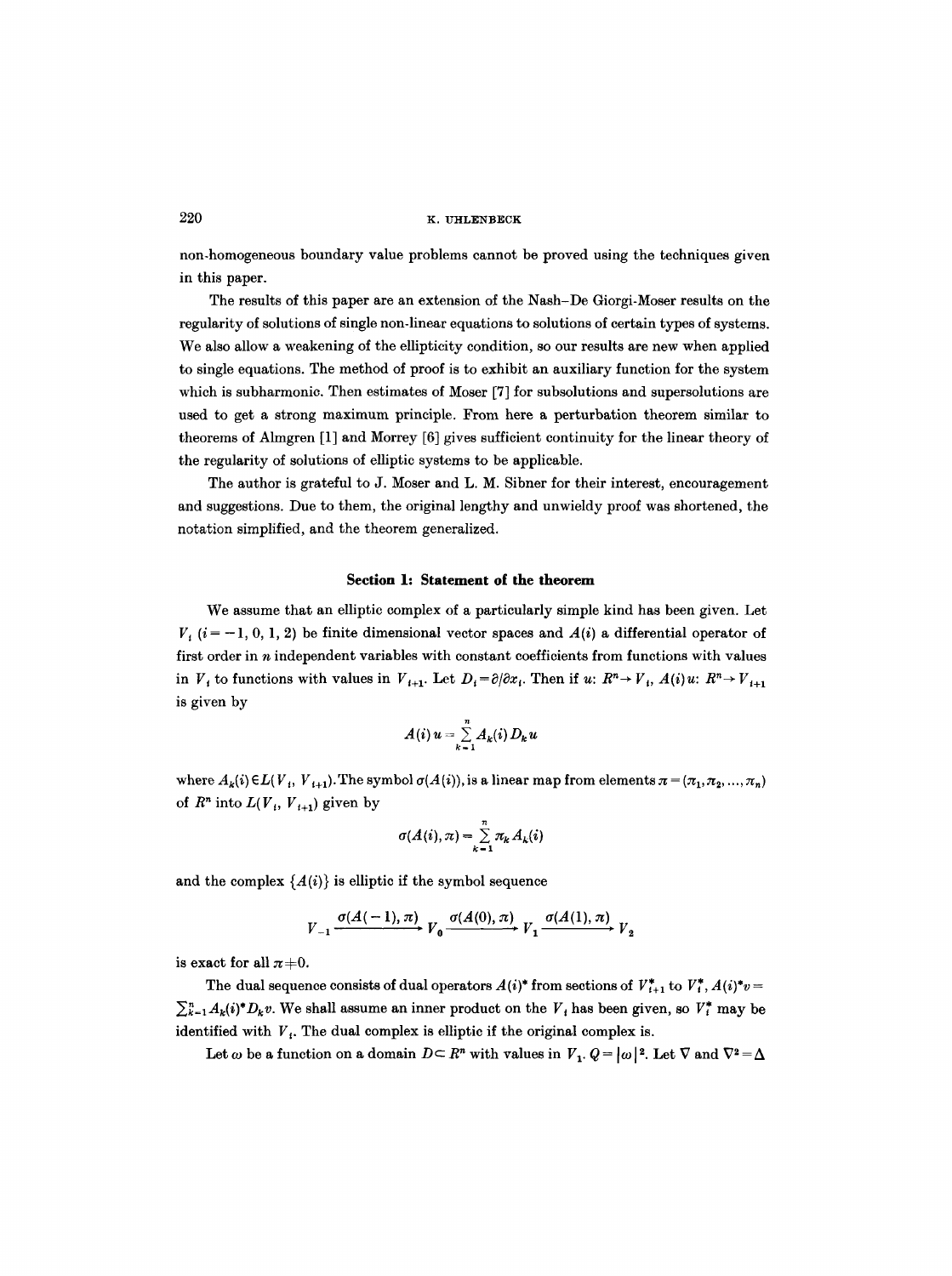be the ordinary gradient and Laplace operators respectively. These may be considered as operators on  $V_i$ , by coordinatewise action. In addition,  $\rho$  will be a continuously differentiable non-negative real-valued function on the positive reals. We are interested in solutions of the equations

(1.1) 
$$
A(0)^*(\varrho(Q)\omega) = 0,
$$

$$
A(1)\omega = 0.
$$

In the case  $\rho = 1$ , this is a linear system and local existence and regularity follow from theorems on elliptic complexes. From the linear theory, we know we may locally write  $\omega = A(0)\varphi$  with  $A(-1)^*\varphi = 0$ , and the equations become a system for  $\varphi$  [3].

 $M$ AIN THEOREM. Let  ${A(i)}$  be an elliptic complex such that

(1.2) 
$$
A(0) A(0)^* + A(1)^* A(1) = \Delta.
$$

*If in addition*  $\rho$  *is continuous, differentiable for*  $Q > 0$ *, and satisfies the uniform ellipticity* and growth conditions for some  $K > 0$ ,  $p \ge 0$ ,  $\alpha > 0$  and  $C \ge 0$ :

(1.3) 
$$
K^{-1}(Q+C)^p \leqslant \varrho(Q) + 2Q\varrho'(Q) \leqslant K(Q+C)^p,
$$

(1.4) 
$$
|\varrho'(Q_1)Q_1 - \varrho'(Q_2)Q_2| \leq K(Q_1 + Q_2 + C)^{p-\alpha}(Q_1 - Q_2)^{\alpha},
$$

*then any weak solution*  $\omega$  *in a domain*  $D \subset \mathbb{R}^n$  *of the equations* 

$$
A(0)^*(\varrho(Q)\omega) = 0; \quad A(1)\omega = 0
$$

which lies in the space  $L^{2p+2}(D)$  is Hölder continuous in the interior of D.

Given growth conditions (1.3) for  $\rho$ ,  $\omega \in L^{2p+2}(D, V_1)$  is the natural space in which to obtain solutions of (1.1). The existence of solutions may often be obtained by a variational principle from the integral  $\int_D G(Q)dx$ , where  $G' = \rho$  and  $\omega$  is subject to the constraint  $A(1)\omega = 0.$ 

Condition (1.3) implies the following condition for a possibly larger constant  $K$ . This is a more useful form of the ellipticity condition.

(1.3)'  
\n
$$
K(Q+C)^p \geqslant \varrho(Q) + 2\varrho'(Q)Q \geqslant K^{-1}(Q+C)^p
$$
\n
$$
K(Q+C)^p \geqslant \varrho(Q) \geqslant K^{-1}(Q+C)^p
$$
\n
$$
|Q\varrho'(Q)| \leqslant K(Q+C)^p
$$

To apply the theorem to equation (0.2), we take  $V_t = \Lambda_{p-1-t} R^n$ ,  $A(i) = d$  (exterior differentiation) and  $A(i)^* = d^* = \delta$ . The application of the main theorem to (0.1) is only slightly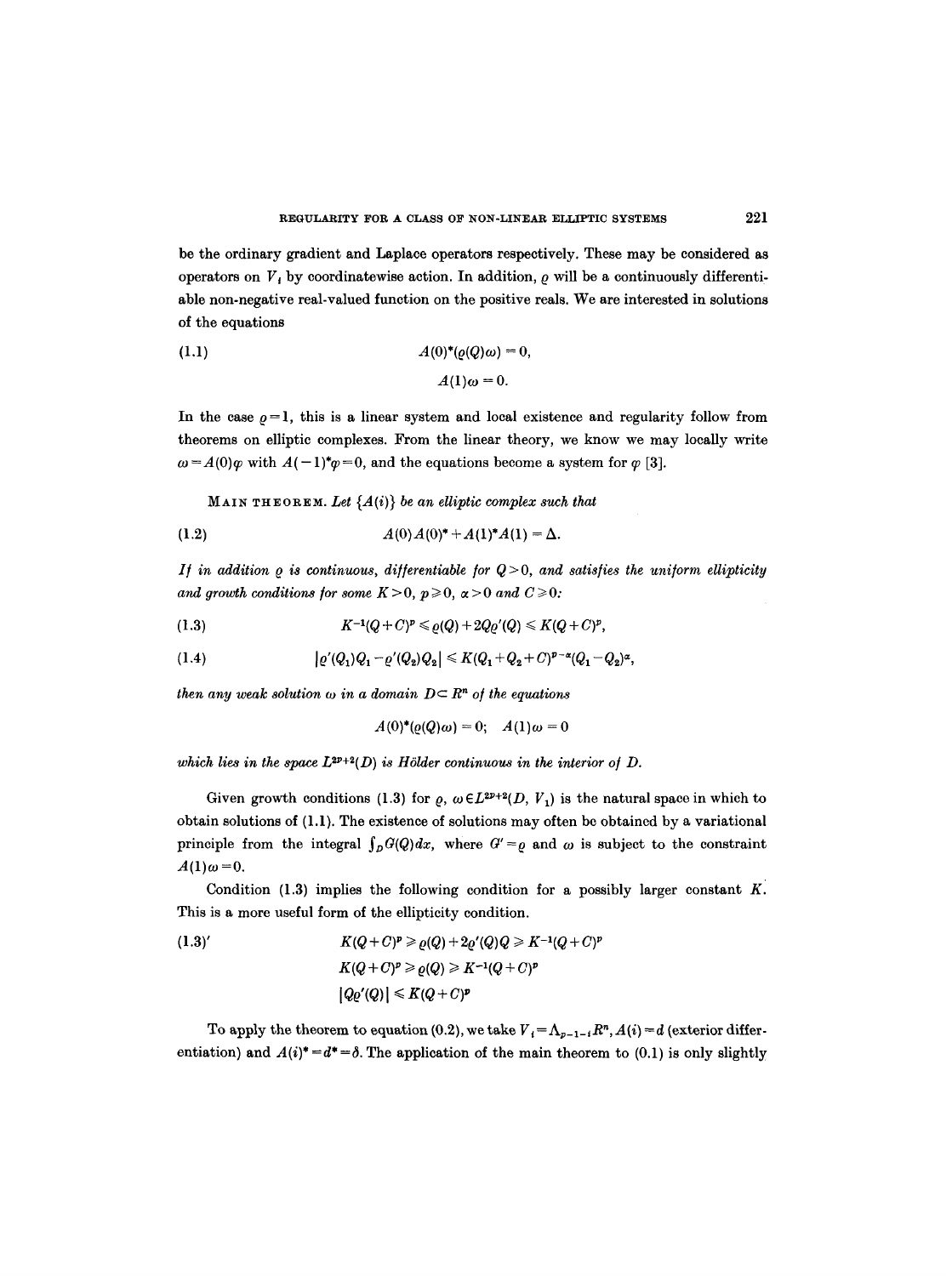more complicated. We let  $\omega = \nabla s = (\nabla s_1, \nabla s_2, ..., \nabla s_n)$ , which will have *nm* components.  $V_{-1}=0$ ,  $V_0=R^m$ ,  $V_1=R^m\times R^n$  and  $V_2=R^m\times (R^n\wedge R^n)$ . Let  $A(0)=\nabla=d$  (by which we mean m copies of d on functions) and  $A(1)=d$  (also m copies on 1-forms). Then  $A(0)^* = \delta$ , which on 1-forms over  $R^n$  is simply div. Since  $\omega = ds$ ,  $A(1)\omega = d\omega = 0$  and equation (0.1) becomes  $A(0)^*(\rho(Q)\omega)=0$ . This gives the following two theorems.

THEOREM. Let  $s \in L_1^{2p+2}(D, R^m)$  be a weak solution in D of the equation

 $\text{div}(\rho(|\nabla s|^2)\nabla s_k)=0, \quad 1 \leq k \leq m.$ 

*I/~ satisfies the ellipticity and growth conditions* (1.3) *and* (1.4), *then s has HSlder continuous first derivatives in the interior o/D.* 

**THEOREM.** Let  $\omega$  be a p-form over a domain  $D \subset R^n$  such that the coordinates of  $\omega$  lie in  $L^{2p+2}(D)$ . If  $\omega$  is a weak solution of the equations

$$
d\omega=0;\;\delta(\varrho(\left|\omega\right|^2)\omega)=0,
$$

and if  $\varrho$  satisfies (1.3) and (1.4), then  $\omega$  is Hölder continuous in the interior of  $D$ .

As a corollary, there is an important application to single equations which follows. This is a new result in the case  $\left| d \right|$  is not bounded away from zero.

**THEOREM.** Let  $f \in L_1^{p+2}(D, R)$  be a weak solution to the equation  $d^* |df|^{p} d f = 0, 0 < p < \infty$ . *Then / has HSlder continuous derivatives in the interior o/D.* 

We now show that if we assume hypotheses  $(1.2)$  and  $(1.3)$  and sufficient differentiability of  $\omega$ , then some increasing function of Q is subharmonic. In fact, the following computation can be carried out if  $(Q+C)^{p/q}\omega$  has square integrable weak derivatives. First we note that:

$$
(\omega, \Delta(\varrho(Q) \omega)) = \sum_i (D_i(\omega, D_i(\varrho, Q) \omega)) - (D_i \omega, D_i(\varrho(Q) \omega)))
$$

(1.5) 
$$
= \sum_i D_i((\omega, \omega) \varrho'(Q) D_i(Q) + \varrho(Q)(\omega, D_i \omega))
$$

(1.6) 
$$
- \sum_i (\varrho(Q)(D_i \omega, D_i \omega) + \varrho'(Q)(D_i \omega, \omega) D_i Q).
$$

Since  $Q = (\omega, \omega)$ , the first term (1.5) becomes

 $\sum_{i} D_{i}((\frac{1}{2}\varrho(Q) + Q\varrho'(Q)) D_{i} Q) = \Delta H(Q),$ 

where we define  $H$  by

(1.7) 
$$
H'(Q) = \frac{1}{2} \varrho(Q) + Q \varrho'(Q).
$$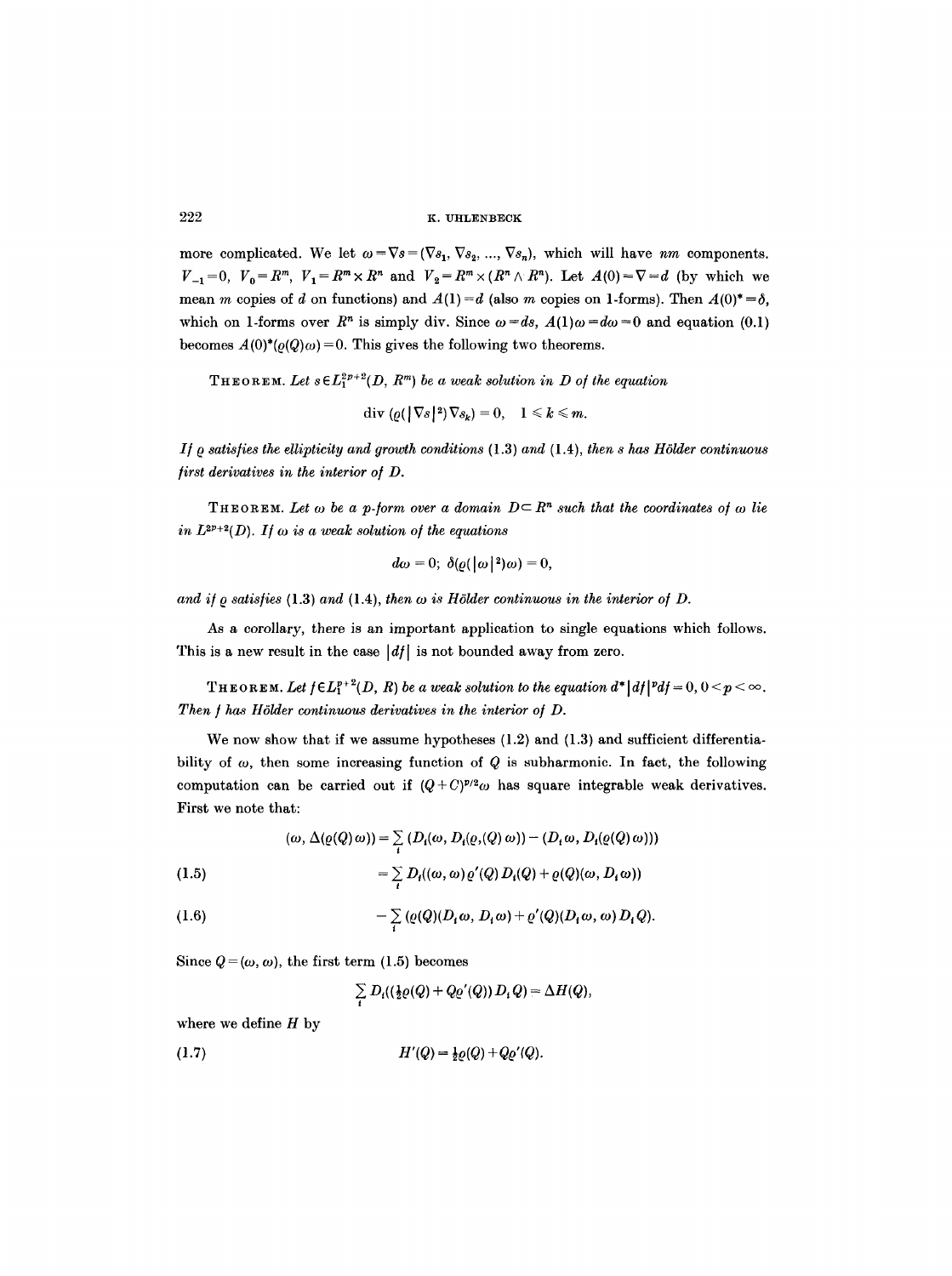The term  $(1.6)$  can be estimated by  $(1.3)'$ 

$$
\sum_{i} \varrho(Q)(D_i \omega, D_i \omega) + 2\varrho'(Q)(D_i \omega, \omega)^2 \geq K^{-1}(Q+C)^p |\nabla \omega|^2,
$$

where  $|\nabla \omega|^2 = \sum_i (D_i \omega, D_i \omega)$ . As a result

$$
(\omega, \Delta(\varrho(Q)\omega)) \geq \Delta H(Q) - K^{-1}(Q+C)^p |\nabla \omega|^2.
$$

From (1.2)

$$
\Delta(\varrho(Q)\omega) = (A(0)A(0)^* + A(1)^*A(1))(\varrho(Q)\omega) = A(1)^*A(1)(\varrho(Q)\omega)
$$

Since  $A(1)\omega = 0$ ,  $A(1)\varphi\omega = \sum_k A_k(1)\omega D_k\varphi = B_\omega \varphi$ .

$$
0 = (\omega, \Delta(\varrho(Q)\omega)) - (\omega, A(1)^*A(1)(\varrho(Q)\omega))
$$
  
\n
$$
\geq \Delta H(Q) - B^*_{\omega}B_{\omega}(\varrho(Q)) - K^{-1}(Q + C)^p |\nabla\omega|^2
$$
  
\n
$$
= L_{\omega}H(Q) - K^{-1}(Q + C)^p |\nabla\omega|^2,
$$

where we have defined the operator  $L_{\omega}$  as

(1.8) 
$$
L_{\omega} = \sum_{k,j} D_k(a_{kj} D_j) = \Delta - B_{\omega}^* \left( \frac{\varrho'(Q)}{H'(Q)} A_{\omega} \right).
$$

(1.9) 
$$
a_{kj} = \delta_{kj} - \frac{\varrho'(Q)}{H'(Q)} (A_k(1)\omega, A_j(1)\omega).
$$

Since  $\Delta = A(0) A(0)^* + A(1)^* A(1)$ , for *n*-vectors  $\pi = (\pi_1, ..., \pi_n)$ 

$$
\pi^2(\omega,\omega) = \sum_{j,k} \left( \omega(A_k(0) A_j(0)^* + A_k(1)^* A_j(1)) \omega \right) \pi_k \pi_j
$$
  

$$
\geq \sum_{j,k} \left( A_k(1) \omega, A_j(1) \omega \right) \pi_k \pi_j.
$$

This implies from  $(1.3)'$  and  $(1.9)$  that if  $\rho'(Q)$  is negative

$$
\sum_{j,k} \pi_k a_{kj} \pi_j \ge |\pi|^2
$$
  

$$
\ge |\pi|^2 \left(1 - \frac{\varrho'(Q)}{H'(Q)}Q\right) \ge \pi^2/2K^2
$$

in the case that  $\rho'(Q)$  is positive.

and

 $\sum_{i,k}\pi_i a_{ik}\pi_k \leq (1+2K^2)|\pi|^2$  by the same reasoning. We have the following theorem as a result of this computation.

(1.10) **THEOREM.** Let  $\omega$  be a solution of equation (1.1) in D and assume (1.2) and (1.3)' are valid. If  $(Q+C)^{p/2}\omega$  has weak derivatives which are square integrable in D, then H(Q) *is subharmonic. There exists a symmetrix elliptic operator*  $L_{\omega}$  with bounded measureable *coefficients given by*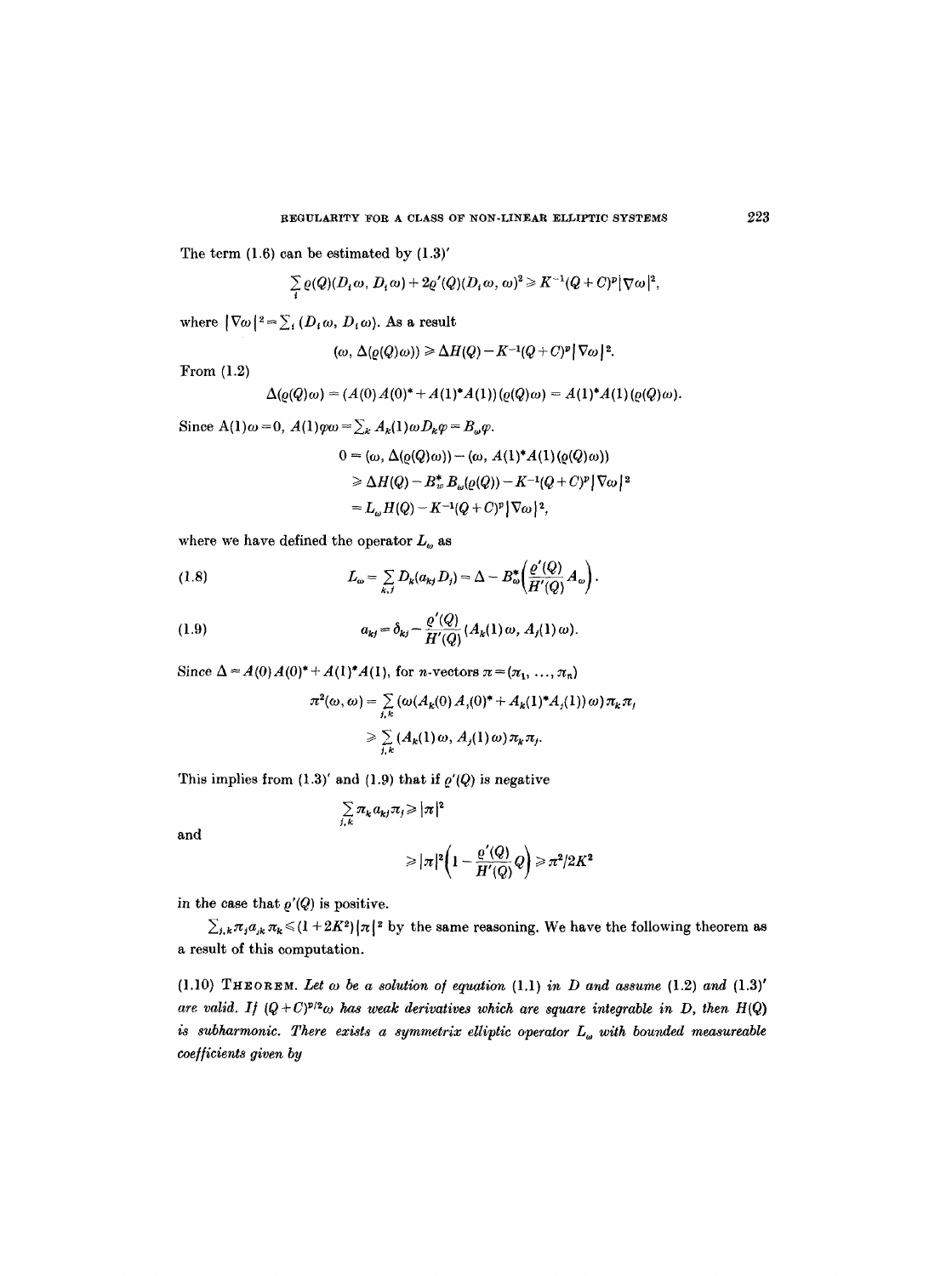$$
L_{\omega} = \sum_{k,j} D_k(a_{kj} D_j),
$$

*where* 

$$
\varphi^2(1+2K^2) \geqslant \sum_{k,j} a_{kj} \pi_k \pi_j \geqslant \pi^2/(2K^2),
$$

*such that for any smooth positive function w with support on the interior of D we have* 

$$
\int_D \psi L_\omega H(Q)\,dx\geqslant K^{-1}\int_D \psi (Q+K)^p|\nabla \omega|^2\,dx.
$$

## Section 2: Subsolutions of elliptic equations

In this section we shall state two results of Moser [7] on subsolutions and supersolutions of elliptic equations and give an application, Theorem 2.3, which shows that the strong maximum principle is true for subsolutions.

The estimates which we are interested in are for the uniformly elliptic operator  $L$  of second order in self-adjoint form

$$
Lu = \sum_{j,k} D_j(a_{jk}(x) D_k u)
$$

in a domain  $D \subset \mathbb{R}^n$ .  $a_{jk} = a_{kj}$  are bounded measureable functions and

$$
\lambda |\pi|^2 \geqslant \sum_{k,j} a_{kj} \pi_k \pi_j \geqslant \lambda^{-1} |\pi|^2
$$

for some constant  $\lambda$ . The constants in this section will all depend on  $\lambda$ . By a subsolution we mean a measureable function u on D with weak derivatives in  $L^2$  such that for all smooth non-negative functions  $\psi$  with support in the interior of  $D$ 

$$
\int_D \psi Lu\,dx\geqslant 0.
$$

We say u is a supersolution if  $-u$  is a subsolution. In this section,  $B(x, r)$  denotes the ball of radius  $r$  about the point  $x$ .

 $(2.1)$  THEOREM (Moser, [7]). *If u is a subsolution in D, then u is bounded in the interior of D. In particular, if*  $B(x, 2r) \subset D$ , then for every  $\beta > 1$  there exists a constant  $c(\beta)$  such that

ess max 
$$
u(y) \leq c(\beta) \left(r^{-n} \int_{\substack{u(y)>0 \ y \in B(x,2r)}} u^{\beta} dx\right)^{1/\beta}
$$
.

(2.2) THEOREM. *If*  $u>0$  *is a supersolution in B(x, 4r), then for*  $0 < \beta < n/(n-2)$ , there *exists a constant*  $c'(\beta)$  *such that* 

$$
\left(r^{-n}\int_{B(x,3r)}u^{\beta}dx\right)^{1/\beta}\leqslant c'(\beta)\operatorname*{ess\; min}_{y\in B(x,r)}u(y).
$$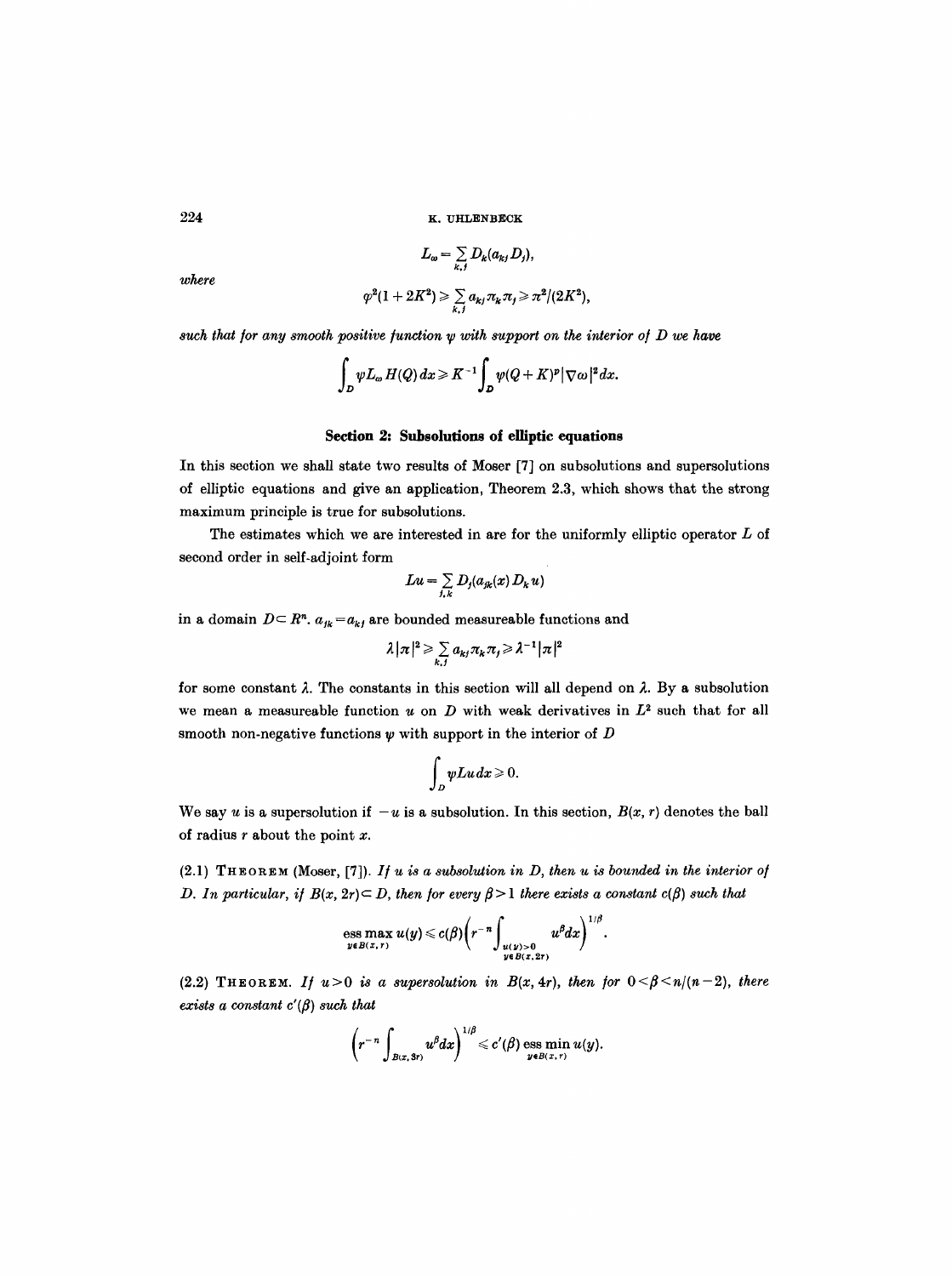We have restated these theorems of Moser to hold in a ball of arbitrary radius. We now give the analogy of  $(2.2)$  for subsolutions, which can be seen to be a strong maximum principle.

 $(2.3)$  THEOREM. If  $u \leq M$  is a subsolution in D, then u cannot take on its maximum at an *interior point unless it is constant in D. In addition, if*  $B(x, 4r) \subset D$ *, then for*  $0 \leq \beta \leq n/(n-2)$ *there exists a constant*  $c'(\beta)$  *such that* 

$$
\left(r^{-n}\int_{B(x,3r)}(m-u)^{\beta}dx\right)^{1/\beta}\leqslant c'(\beta)(m-\operatorname*{ess\; max}_{y\in B(x,r)}u(y))
$$

where  $m = \text{ess max } u(y)$ . *yeB(x,4r)* 

*Proof.* We shall derive the inequality first. Since u is a subsolution,  $m-u$  is a supersolution and positive in the ball of radius 4r about x. ess  $\min_{y \in B(x,r)}(m-u)(y)$ =  $m-\text{ess max}_{u \in B(x,r)}u(y)$  and the inequality follows from (2.2) applied to  $m-u$ . From the inequality, we see that if  $M = \text{ess max}_{y \in D} u(y)$  is taken on at an interior point x, and if r is the distance from this interior point x to the boundary of D, then  $u = M$  almost everywhere in  $B(x, r/4)$ . It follows that  $u = M$  almost everywhere in D.

We now show that a slightly weaker definition of a subsolution is possible. In fact, *Lu* can be defined as a distribution if u has weak derivatives which lie in any  $L^p$  space if  $1 < p \le 2$ . In general it is not possible to work with these classes of subsolutions or supersolutions. However, if u is positive,  $u=w^{k+1}$  for  $0 < k \leq 1$ , and w has weak derivatives in  $L^2$ , then u has weak derivatives in some  $L^p$  space, we can define  $Lu$ , and we obtain a regularity result for this class of subsolutions. The lemma we prove is similar to a step in the proof of (2.1). The a priori estimates are the same, but we need to check to be sure we can find test functions in the correct classes.

(2.4) LEMMA. Let  $u=w^{k+1}$ ,  $0 < k < 1$ , and assume that w has weak derivatives which lie in  $L^2$  in  $B(x, 2r)$ . If for all smooth positive functions  $\psi$  with support in the interior of  $B(x, 2r)$ , u *satisfies* 

$$
\int_{B(x, 2r)} \psi L u \, dx \geq 0
$$

*then for*  $0 < \alpha < 1/(n-2)$ ,  $w^{1+\alpha}$  has weak derivatives in  $L^2$  in  $B(x, r)$  and there exists a constant *c 1 such that* 

$$
\int_{B(x,r)} (D_i w^{1+\alpha})^2 dx \leq c_1 \bigg( \int_{B(x,2r)} \sum_i (D_i w)^2 + r^{-2} w^2 dx \bigg)^{1+\alpha}.
$$

*Proof.* We prove the lemma for the function  $w(ry + x) = \tilde{w}(y)$ . By this change of variables, we see that we may assume  $r = 1$  and  $x = 0$ . By adding a small positive constant to u,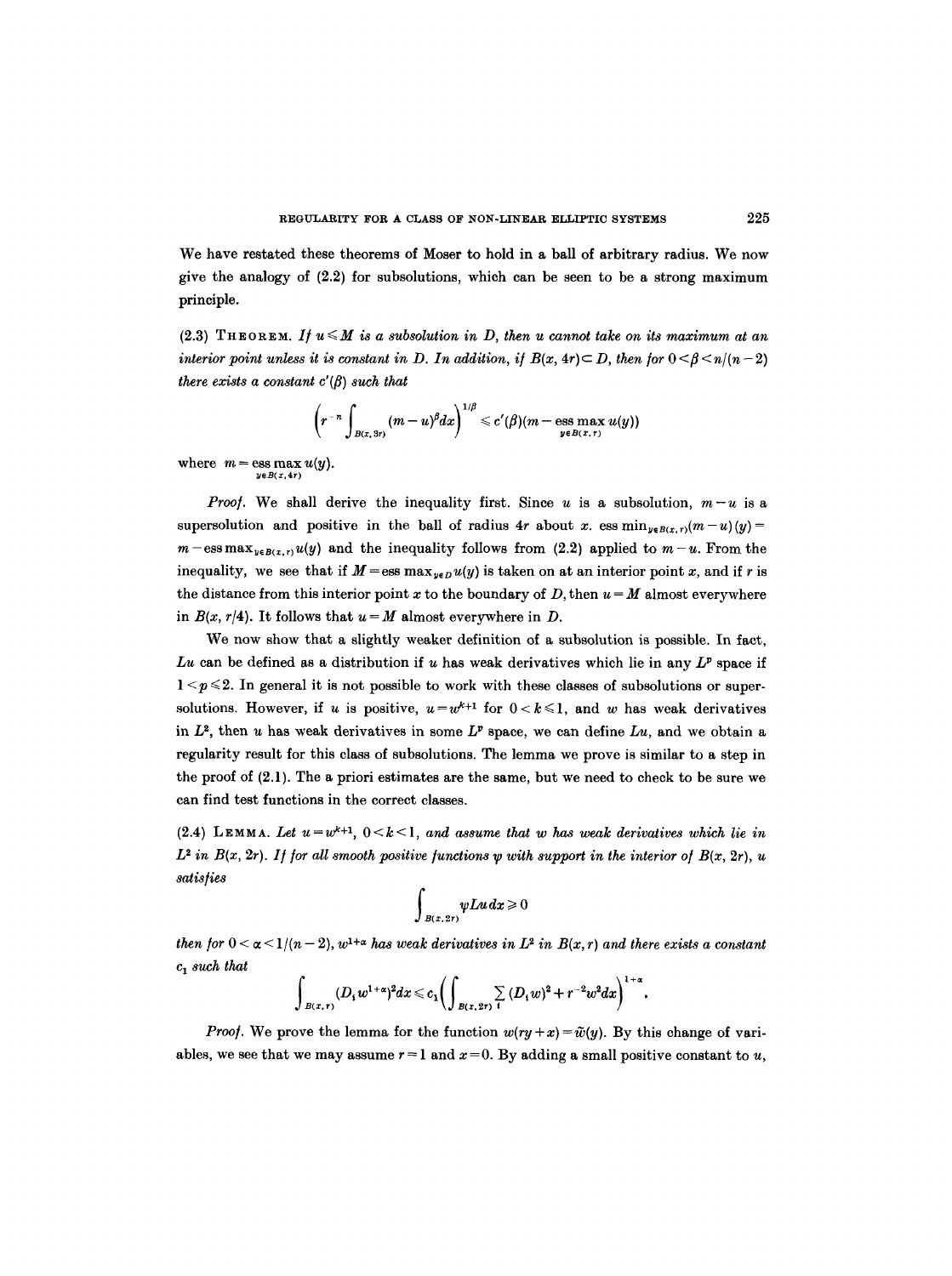we may assume that  $w$  is bounded away from 0. Also, from the Sobolev inequalities,  $w \in L^{2(1+2x)}(B(2)), D_1w^{k+1} = (k+1)w^kD_1w$  lies in some L<sup>p</sup> space, and  $D_i(a_{ij}D_iw^{k+1})$  is defined as a distribution as claimed. Since  $w$  is strictly positive,

$$
-(k+1)^{-1}\int_{B(2)}\psi Lu\,dx = (k+1)^{-1}\int_{B(2)}\sum_{i,j}D_{i}\psi a_{ij}D_{j}w^{k+1}dx
$$
  
= 
$$
\int_{B(2)}\sum_{i,j}D_{i}\psi a_{ij}w^{k}D_{j}w dx
$$
  
= 
$$
\int_{B(2)}\sum_{i,j}(D_{i}(\psi w^{k})a_{ij}D_{j}w-k\psi w^{1-k}D_{i}wa_{i}.D_{j}w)dx.
$$

If  $\psi$  is a smooth positive function, then this integral is negative by assumption. From a closure argument, if  $\psi w^k$  has weak derivatives in  $L^2$  and  $(\psi w^k)w^{-1}$  is bounded, then this integral is still negative. Let  $\gamma$  be a smooth positive function which is 1 on  $B(1)$  and has support in  $B(2)$ .  $F(w) = \min (w^{1+2\alpha}, Mw)$ . Then the test function  $\psi = \gamma w^{-k} F(w)$  is sufficiently differentiable for the inequality to hold. Substituting this into the above equation and differentiating, we find for  $k \leq 1$  that

$$
2\alpha \int_{w^{2\alpha} \leq M} \gamma w^{2\alpha} \sum_{i,j} D_i w a_{ij} D_j w dx \leq \int_{B(2)} F(w) \sum_{i,j} D_i \gamma a_{ij} D_j w dx
$$
  

$$
\leq \max \gamma \int_{B(2)} F(w)^2 dx \Big)^{1/2} \Biggl( \int_{B(2)} (\sum_{i,j} D_i w a_{ij} D_j w)^2 dx \Biggr)^{1/2}
$$
  

$$
\leq c_1' \Biggl( \int_{B(2)} w^{2+4\alpha} dx \Biggr)^{1/2} \Biggl( \int_{B(2)} \sum_{j} (D_j w)^2 dx \Biggr)^{1/2}
$$

where  $\int_{B(2)} w^{2+4\alpha} dx$  is bounded by the Sobolev theory and  $c'_1$  depends only on  $\gamma$  and the bound  $\lambda$  for the coefficients. Since this bound is independent of  $M$ , this gives the constant  $c_1 = c'_1 \lambda (1 + \alpha)^{-2}$  from the computation

$$
\int_{B(1)} \sum_i (D_i w^{1+\alpha})^2 dx \leq \lambda^{-1} (1+\alpha)^2 \int_{B(2)} w^{2\alpha} \sum_{i,j} D_i w a_{i,j} D_j w dx
$$

(2.5) LEMMA. *Theorem* (2.1) *holds if*  $u=w^{k+1}$  *is subharmonic and w has weak derivatives which are square integrable in D.* 

*Proof.* By successive applications of  $(2.4)$ , we show that u has square integrable weak derivatives in the interior of  $D$ , and we may apply  $(2.1)$  in the interior of  $D$ .

### Section 3: Weak differentiability and boundedness of  $\omega$

In this section we derive a preliminary regularity result which shows that  $\omega$  is sufficiently differentiable for  $(1.10)$  to be valid and for  $(2.5)$  to apply to H. In this section and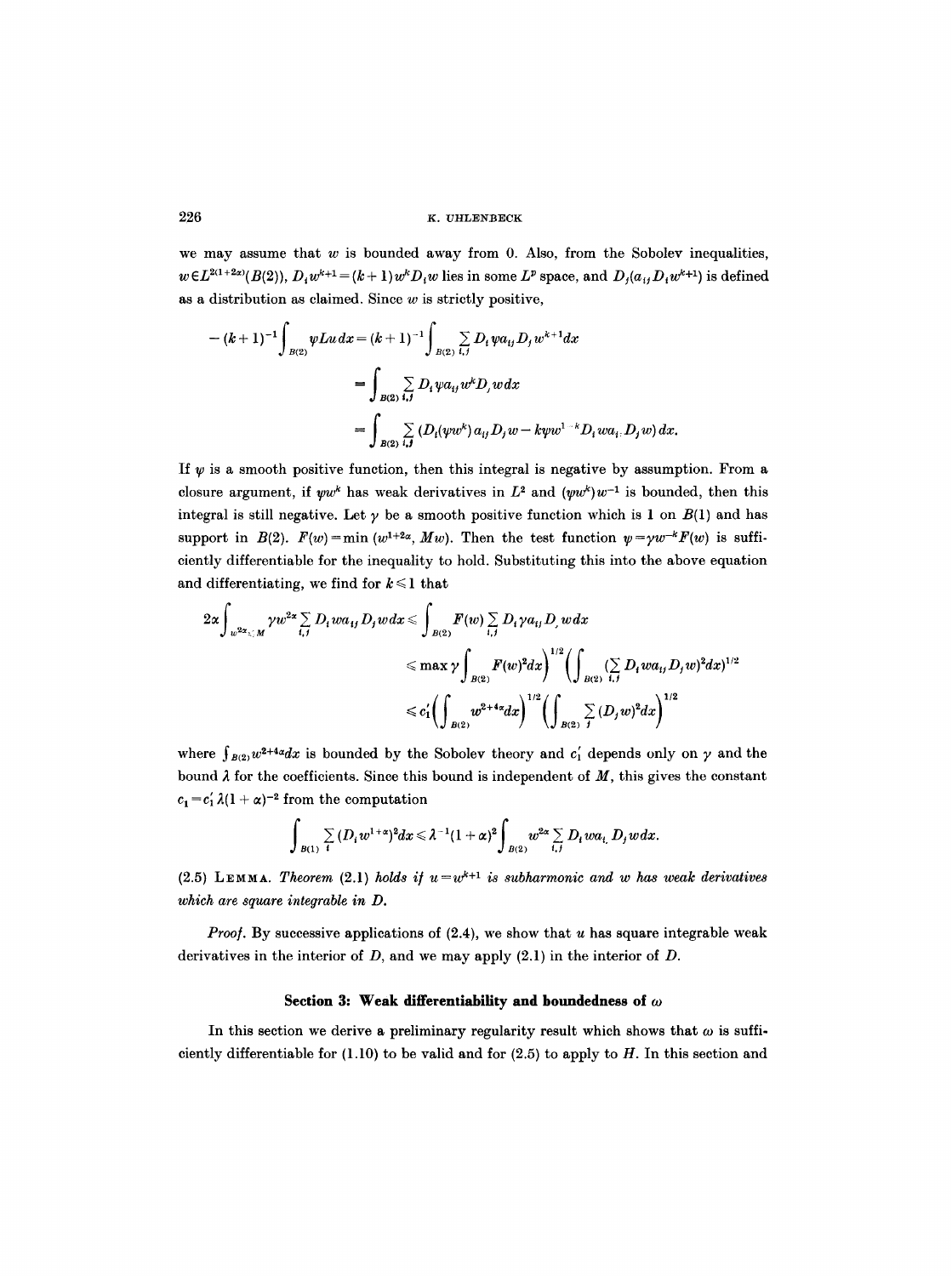the following section, we shall get estimates in  $B(x, r)$ , the ball of radius r about a point x. By considering the expanded function  $\tilde{\omega}(y)=(ry+x)$ , which also solves the differential equation, we see that it will always be sufficient to prove these estimates for  $x=0$  and  $r=1$ . The constants in this section depend on the constant K of  $(1.3)'$ . This result is similar to Morrey [5], Theorem 1.11.1, with a slight weakening of ellipticity conditions.

 $(3.1)$  LEMMA. Let  $\omega$  be a solution of  $(1.1)$  in  $B(x, 2r)$ , and assume that  $(1.2)$  and  $(1.3)$  are *valid for this equation. If* 

$$
\int_{B(x, 2r)} |\omega|^{2(p+1)} dx = \int_{B(x, 2r)} Q^{p+1} dx < \infty,
$$

*then*  $(Q + C)^{p/2}\omega$  has weak derivatives which are square integrable in  $B(x, r)$  and there exists a *constant*  $k_1$  *such that* 

$$
\begin{array}{lcl}&\displaystyle\int_{B(x,r)}|\nabla((Q+C)^{p/2}\omega)|^{2}dx\leqslant(p+1)^{2}\displaystyle\int_{B(x,r)}(Q+C)^{p}|\nabla\omega|^{2}dx\\&\leqslant k_{1}r^{-2}\displaystyle\int_{B(x,2r)}Q^{2}(Q+C)^{p}dx.\end{array}
$$

*Proof.* Assume  $B(x, r) = B(1)$ . We use a difference quotient method. From the theory of elliptic complexes, we may write  $\omega = A(0)\varphi$  for  $A(-1)^*\varphi = 0$ , where  $\varphi$  has weak derivatives in  $L^{2(p+1)}(B(3/2))$  with norm bounded by some constant times the norm of  $\omega$  in  $L^{2(p+1)}$ . Let  $\Delta_{h,i}u=(u(x+he_i)-u(x))h^{-1}$  be a difference quotient in the *i*th direction. Also recall that  $A(0)$  has constant coefficients. Then if  $\psi$  is a smooth function with support in  $B(3/2)$ which is 1 on  $B(1)$ 

$$
0 = -\int_{B(3/2)} \psi^2(\Delta_{h,i}\varphi, \Delta_{h,i}(A(0)^*(\varrho(Q)\omega))) dx
$$
  
= 
$$
\int_{B(3/2)} (A(0) \psi^2 \Delta_{h,i}\varphi, \Delta_{h,i}(\varrho(Q)\omega)) dx
$$
  

$$
\geq \int_{B(3/2)} \psi^2(\Delta_{h,i}\omega, \Delta_{h,i}(\varrho(Q)\omega)) dx - 2 \max |\nabla \psi| \int_{B(3/2)} |\Delta_{h,i}\varphi| |\psi| |\Delta_{h,i}(\varrho(Q)\omega)| dx.
$$

Let  $\omega_{\lambda}=\omega+h\lambda\Delta_{h,i}\omega$  and  $Q_{\lambda}=[\omega_{\lambda}]^2$ . Then

$$
(\Delta_{h,i}\omega,\Delta_{h,i}(\varrho(Q)\omega))
$$
  
= 
$$
\int_0^1 \varrho(Q_\lambda) |\Delta_{h,i}\omega|^2 + \varrho'(Q_\lambda) (\omega_\lambda,\Delta_{h,i}\omega)^2 d\lambda \geq K^{-1} \int_0^1 (Q_\lambda + C)^p d\lambda |\Delta_{h,i}\omega|^2.
$$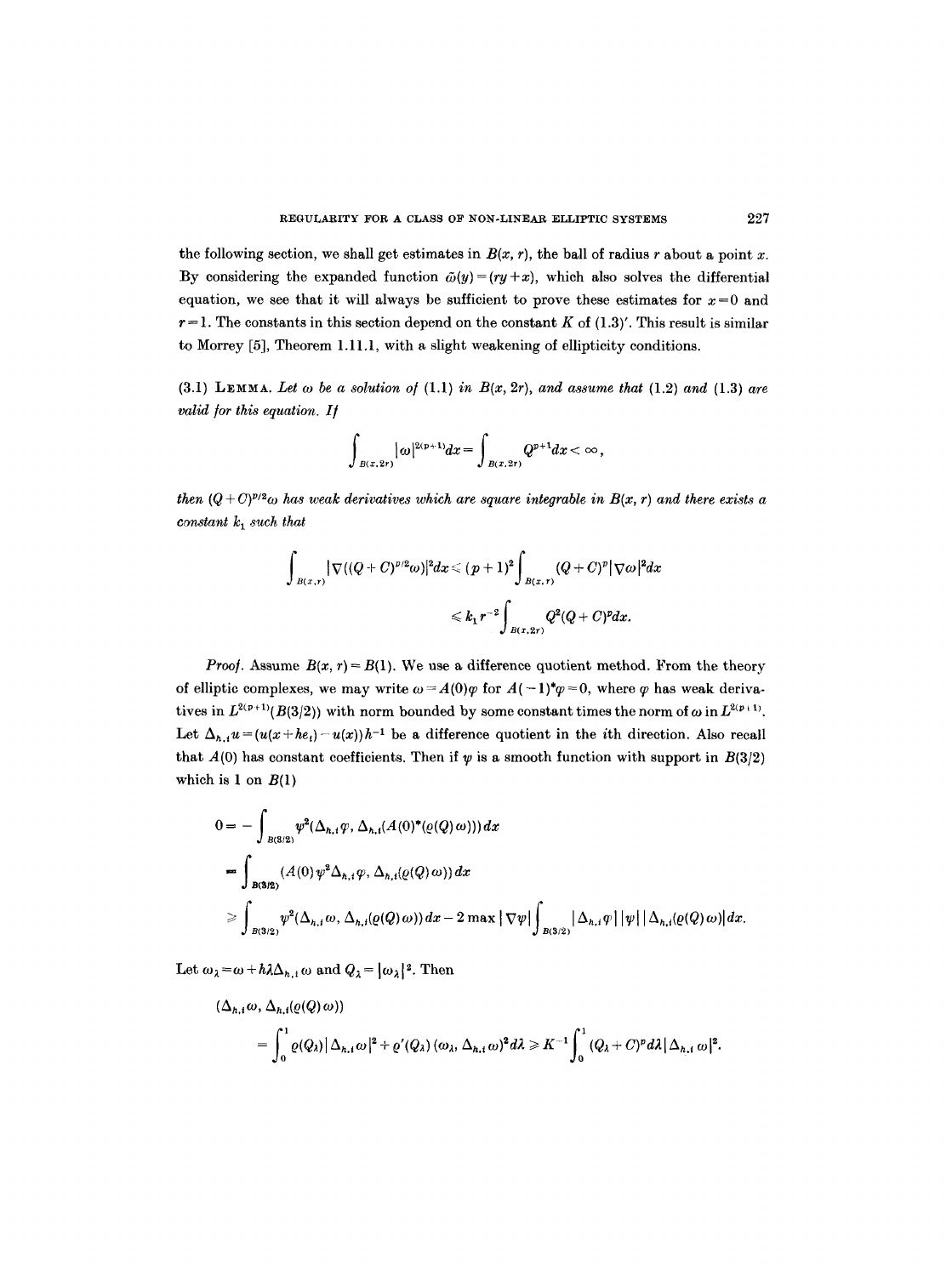Also

$$
\left|\Delta_{h,i}(\varrho(Q)\,\omega)\right|=\left|\int_0^1\left(\varrho(Q_\lambda)\,\Delta_{h,i}\,\omega+2\varrho^2(Q_\lambda)(\omega_\lambda,\,\Delta_{h,i}\,\omega)\,\omega_\lambda\right)d\lambda\right|\leqslant 2K\int_0^1\left(Q_\lambda+C)^pd\lambda\,\big|\,\Delta_{h,i}\,\omega\,\big|.
$$

From these three inequalities we have

$$
\int_{B(3/2)}\psi^2\int_0^1\left(Q_\lambda+C\right)^pd\lambda\left|\Delta_{h,i}\omega\right|^2dx\leqslant 2K^2\max\left|\nabla\psi\right|\int_{B(3/2)}\psi\left|\Delta_{h,i}\varphi\right|\int_0^1\left(Q_\lambda+C\right)^pd\lambda\left|\Delta_{h,i}\omega\right|dx.
$$

Using Hölder's inequality, we find

$$
\int_{B(3/2)}\varphi^2\int_0^1(Q_\lambda+C)^pd\lambda |\Delta_{h,i}\,\omega|^2dx\leqslant 4K^4\max|\nabla\psi|^2\int_{B(3/2)}|\Delta_{h,i}\,\varphi|^2\int_0^1(Q_\lambda+C)^pd\lambda dx.
$$

If we let  $\lambda$  go to zero and sum over the index i, we get

$$
\int_{B(3/2)}\psi^2(Q+C)^p|\nabla\omega|^2dx\leqslant 4K^2\max|\nabla\psi|^2\int_{B(3/2)}Q^2(Q+C)^pdx
$$

For the purposes of the following theorem, we assume that  $H$  has been chosen with  $H(0) = C$ , so in particular, *H* is nonnegative. Note that if  $H(Q)$  is bounded, then Q is also bounded, from the definition of  $H$  (1.7).

 $(3.2)$  THEOREM. Let  $\omega$  be a solution of  $(1.1)$  in  $B(x, 4r)$  and assume  $(1.2)$  and  $(1.3)$  are valid. *I/*  $\int_{B(x,4r)} Q^{p+1} dx \leq \infty$ , then *H* has weak derivatives which lie in  $L^2$  in  $B(x, 2r)$ , *H* is bounded *in the interior of*  $B(x, 2r)$ *, and there exists*  $k_2$  *with* 

$$
\max_{y\in B(x,r)}H(Q(y))\leq k_{2}r^{-n}\int_{B(x,4r)}(Q+C)^{p+1}dx.
$$

*Proof.* Again we assume that  $B(x, r) = B(1)$ . By (3.1),  $(Q + C)^{p/2}\omega$  has weak derivatives in  $L^2(B(2))$ . Checking the growth conditions on H and H', this implies that  $H^{1/2}$  will have weak derivatives in  $L^2(B(2))$ . In addition, the hypotheses of (1.10) are satisfied, and H is a subsolution. By Lemma (2.5) we may apply (2.1) to get for  $1 \leq \beta \leq n/(n-2)$ 

$$
\max_{y\in B(1)}H(Q)\leqslant c(\beta)\bigg(\int_{B(2)}H(Q)^{\beta}dx\bigg)^{1/\beta}\ ,
$$

which from the Sobolev inequalities is bounded by some constant times the term

$$
\int_{B(2)} ((\nabla H(Q)^{1/2})^2 + H(Q)) dx.
$$
  

$$
|\nabla H(Q)^{1/2}| = |H(Q)^{-1/2}H'(Q)(\omega, \nabla \omega)| \leq 2(p+1)^{1/2} K^{3/2} (Q+C)^{p/2} |\nabla \omega|,
$$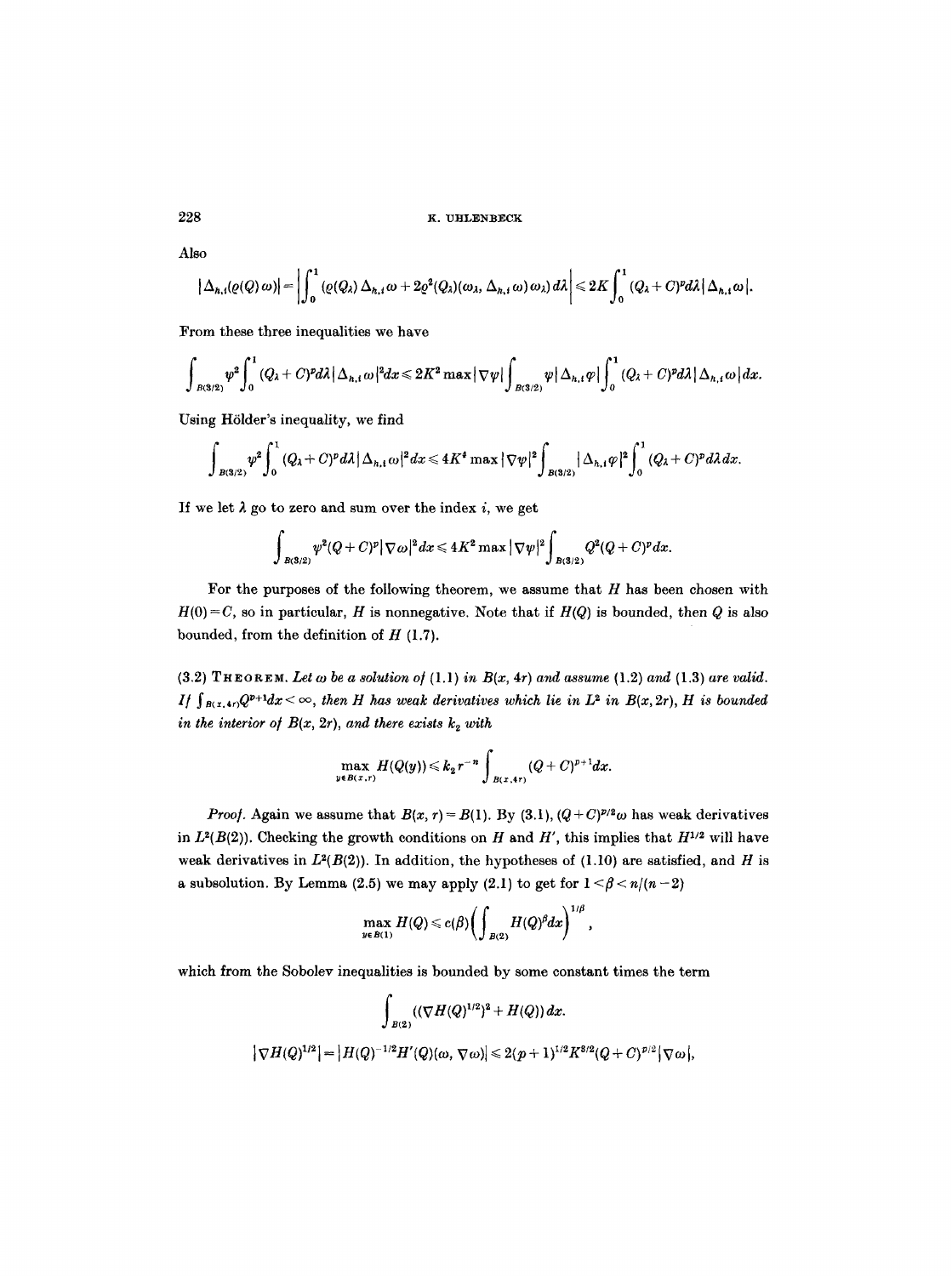where we have used  $(1.7)$  and  $(1.3)'$ . However, in  $(3.1)$  we have an estimate for the integral of this term squared over  $B(2)$  in terms of  $\int_{B(4)} (Q+C)^{p+1} dx$  as required.

As the last part of this section we derive a second estimate for  $(Q+C)^{p/2}\nabla\omega$ .

(3.3) LEMMA. Let  $\omega$  satisfy (1.1) in  $B(x, 2r)$  and assume that (1.2) and (1.3) are valid. If  $M=\max_{y\in B(x,2r)}Q(y)$ , then there exists a constant  $k_3$  such that

$$
\int_{B(x,r)} (Q+C)^p |\nabla \omega|^2 dx \leq k_3 r^{-2} \int_{B(x,2r)} H(M) - H(Q) dx.
$$

*Proof.* Let  $B(x, r) = B(1)$ .

(3.4) 
$$
H(M) - H(Q) = \int_0^1 H'(\lambda M + (1 - \lambda) Q) d\lambda (M - Q)
$$

$$
\geq K^{-1} \int_0^1 (\lambda M + (1 - \lambda) Q + C)^p d\lambda (M - Q) \geq ((p + 1)(K))^{-1} (M + C)^p (M - Q).
$$

Choose  $\psi$  to be a positive smooth function which is 1 on  $B(1)$  and has support in  $B(2)$ . From (1.10) we have

$$
\int_{B(2)} \psi^2 (Q+C)^p |\nabla \omega|^2 dx \leq K \int_{B(2)} \psi^2 L_{\omega} H dx
$$
  
=  $K \int_{B(2)} \psi^2 [\Delta (H-H_0) - 2B_{\omega}^* (\sqrt{\rho} B_{\omega} (\sqrt{\rho} - \sqrt{\rho_0}))] dx.$   
=  $K \int_{B(2)} [\Delta \psi^2 (H-H_0) - 2B_{\omega}^* (\sqrt{\rho} B_{\omega} \psi^2) (\sqrt{\rho} - \sqrt{\rho_0})] dx,$ 

where  $H = H(Q)$ ,  $\rho = \rho(Q)$ ,  $H_0 = H(M)$  and  $\rho_0 = \rho(M)$ . We estimate

$$
K\int_{B(2)}\Delta\psi^2(H-H_0)\,dx\leqslant K_1(\psi)\int_{B(2)}(H-H_0)\,dx,
$$

where  $K_1$  depends on  $K$  and  $\psi$ . To estimate the second part of the last integral, differentiate out

$$
B_{\omega}^*(\sqrt{\varrho} B_{\omega} \psi^2) = \sum_{i} D_i((A_i(1) \omega, A_k(1) \omega) \sqrt{\varrho} D_k \psi^2)
$$
  
\$\leqslant |\nabla^2(\psi^2)| Q/\varrho + 2 |\nabla \psi^2| |\nabla \omega| \sqrt{Q} (\sqrt{\varrho} + \sqrt{\varrho^{-1}} Q \varrho')\$  
\$\leqslant K\_2(\psi) Q(Q + C)^{p/2} + K\_3(\psi) \sqrt{Q} |\nabla \omega| (Q + C)^{p/2} \psi.\$

We use (1.3)' to get the last inequality. Also  $\sqrt{\varrho}-\sqrt{\varrho_0} \leqslant \sqrt{K}(M+C)^{p/2}$ , or use the mean value theorem to get

$$
Q(\sqrt{\varrho}-\sqrt{\varrho_0})=Q\varrho^{-1/2}(\tilde{Q})'(\tilde{Q})(M-Q)\leq (M-Q)\sqrt{K^3}(M+C)^{p/2}.
$$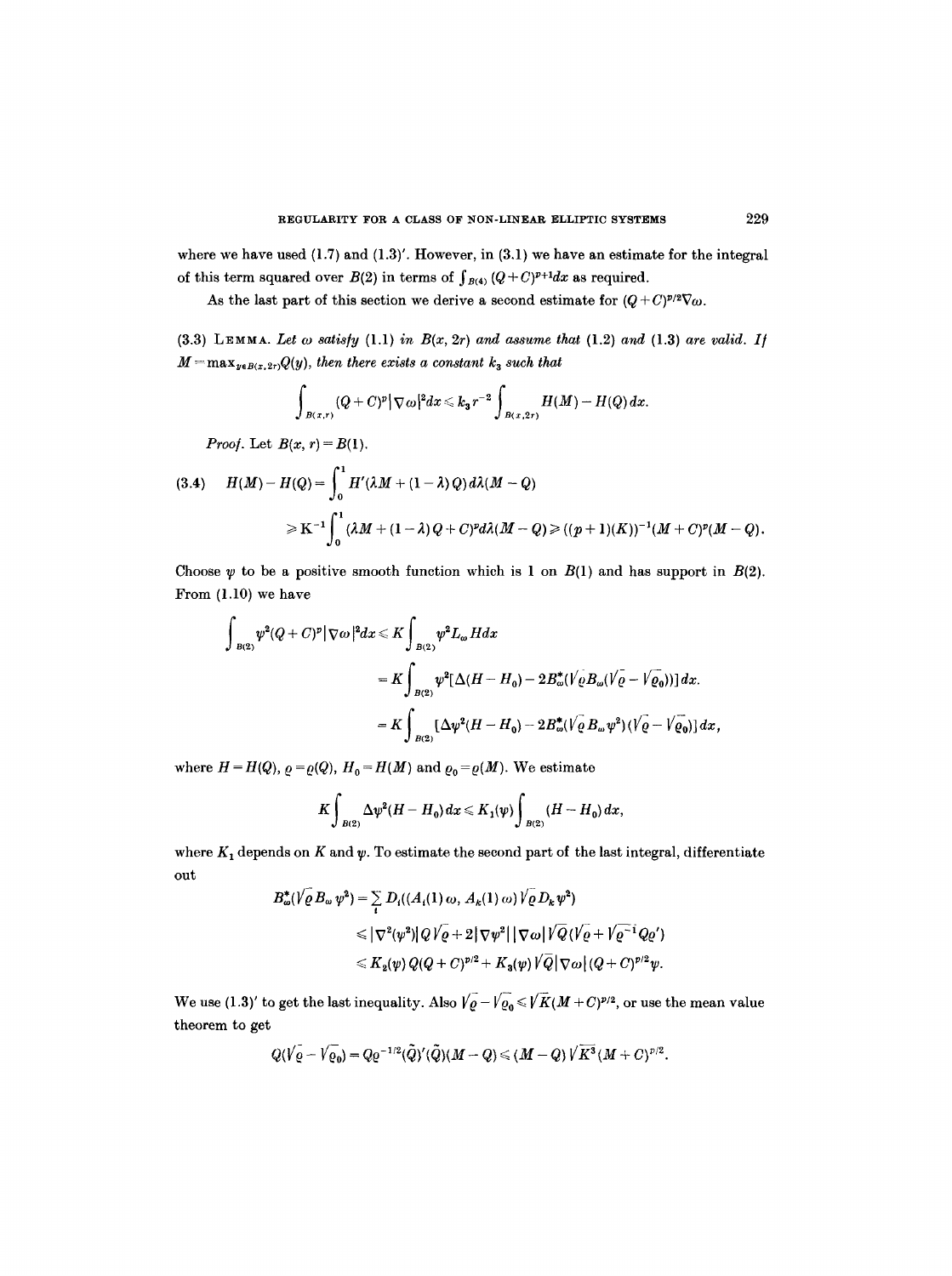Finally we can estimate

$$
-\int_{B(2)} B^{*}_{\omega}( \sqrt{\varrho} \, B_{\omega} \psi^2 ) \, ( \sqrt{\varrho} - \sqrt{\varrho_0} ) \, dx \\[2mm] \leqslant K_2(\psi) \, \sqrt{K}^3 \int_{B(2)} (M+C)^p (M-Q) \, dx + K_3(\psi) \, K \int_{B(2)} | \nabla \omega | (Q+C)^{p/2} \, \sqrt{M-Q} \, dx.
$$

Hölder's inequality on the last term will complete the estimate.

#### **Section 4: A perturbation theorem**

In this section we prove that if  $\omega$  is sufficiently close to a constant  $\omega_0$ , then  $\omega$  will be Hölder continuous in a smaller domain. The proof is derived from similar proofs of theorems of Almgren [1] and Morrey [6]. The original estimate is improved as the domain is shrunk down to a point. There is an additional difficulty which occurs when  $C=0$  in (1.3). In this case, the system fails to be elliptic at points where  $Q=0$ . The trick is to obtain sufficiently uniform estimates to cover this ease. In general the proof would be very much simplified if we were to assume  $C+0$ .

(4.1) THEOREM. Let  $\omega$  be a bounded solution of (1.1) in  $B(2)$  and assume that (1.2), (1.3) and (1.4) are valid. Let  $|\omega|^2 = Q \leq M$  and assume that there exists a constant vector  $\omega_0$  such *that for*  $|\omega_0|^2=Q_0$ ,  $Q_0+C\geq \eta(M+C)$ . Then there exist positive constants  $\varepsilon$ , and  $k_4$  which *depend on K, p,*  $\alpha$  *and*  $0 \leq \eta \leq 1$  *and not on M or C such that if* 

$$
\int_{B(2)}|\omega-\omega_0|^2dx\leqslant \varepsilon(M+C),
$$

*then*  $\omega$  *is Hölder continuous in the ball of radius 1 with* 

(a)  $\max_{x \in B(1), y \in B(1)} |\omega(x) - \omega(y)| \leq k_4 |x - y|^{1/2} (M + C)^{1/2}$ (b)  $\max_{x, y \in B(1)} |\omega(x) - \omega_0| \leq k_4 (M + C)^{1/2}$ (c)  $(Q+C) \ge \eta/2(M+C)$  for  $x \in B(1)$ .

The proof is via a series of lemmas. Throughout we shall assume that the hypotheses of Theorem (4.1) are satisfied and the constants K, C, p and  $\alpha$  are the constants appearing in  $(1.3)'$  and  $(1.4)$ . The constants in this section will depend on these plus dimensionality constants such as norm estimates from the Sobolev inequalities and the volume of the unit ball in n space. Throughout M will denote the maximum of Q and we assume  $Q_0 =$  $|\omega_0|^2 \leq M$ . Also we assume the constant  $\alpha$  of (1.4) satisfies  $\alpha \leq 2/(n-2)$ . Condition (1.4) is used only to prove inequality (4.4).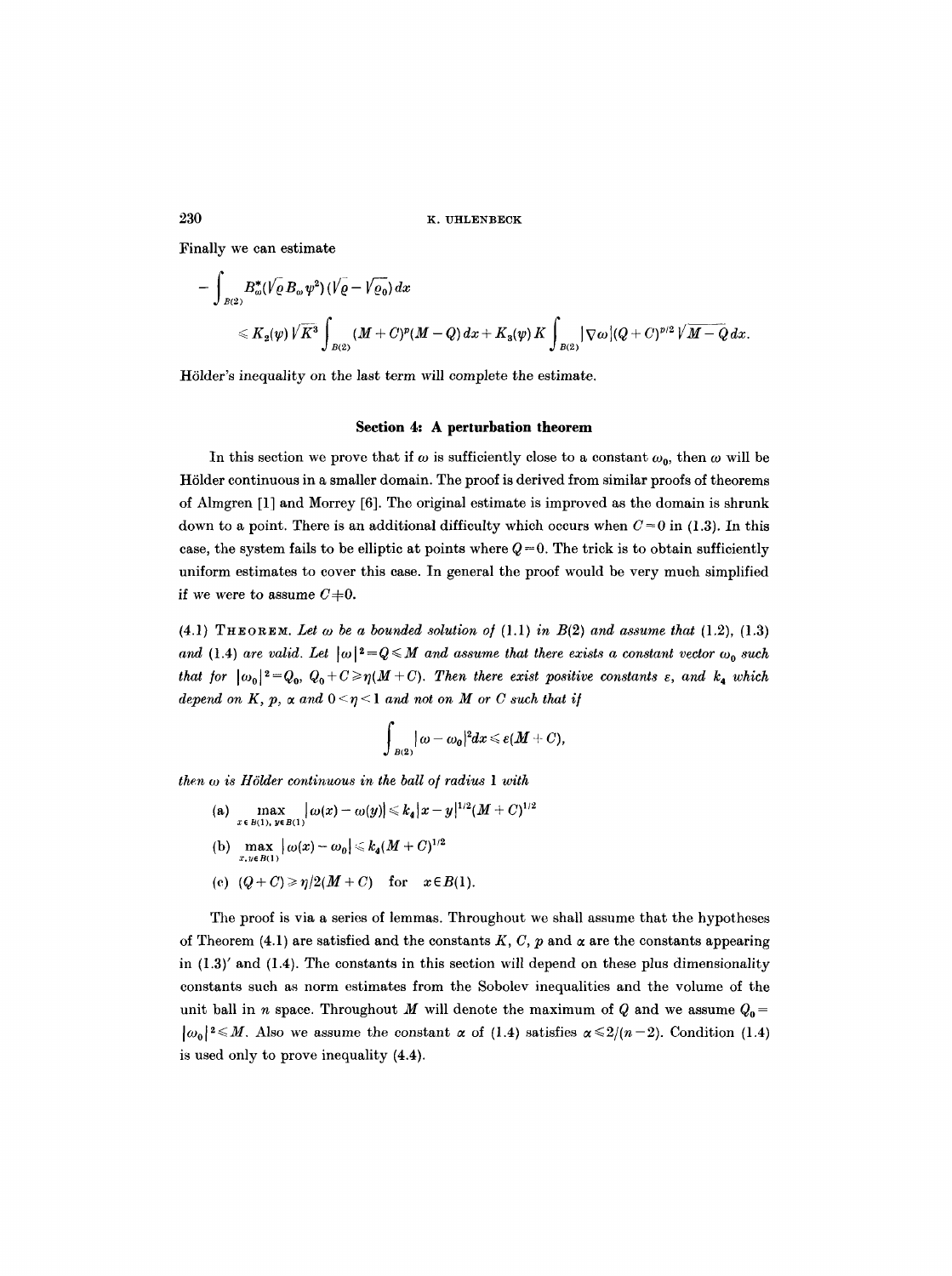The perturbation technique uses estimates on the linearized equations at a constant  $\omega_0$ . We approximate the non-linear system  $A(0)^*(\varrho(Q)\omega)=0$  by the linearization at  $\omega_0$ , which is divided by the constant  $\rho(Q_0)$  to make the estimates uniform.

$$
A(0)^{\ast\prime}(\tilde{\omega})=A(0)^{\ast}(\tilde{\omega}+2\varrho^{\prime}/\varrho(Q_0)(\tilde{\omega},\omega_0)\omega_0).
$$

We call this linear operator with constant coefficients  $A(0)^*$  because it is just an adjoint taken with regard to the inner product  $(\omega_1, \omega_2)' = (\omega_1, \omega_2) \leq 2\varrho'(\varrho(Q_0)(\omega_0, \omega_1)(\omega_0, \omega_2))$ , which will always be positive definite for  $Q_0^{\dagger}=0$ . We would like to find a solution to the system  $A(0)^{*}\tilde{\omega}=0$ ,  $A(1)\tilde{\omega}=0$  with the tangential boundary values of  $\omega-\omega_0$ . However, it is an unnecessary complication to deal with boundary value problems for elliptic complexes and we go to the related system. Therefore we observe that we may write  $\omega = A(0)\varphi$ ,  $A(-1)^{*}\varphi=0$  and  $\omega_0 = A(0)\varphi_0, A(-1)^{*}\varphi_0 = 0$ . Although we may not be able to do this globally, we certainly can find  $\varphi$  and  $\varphi_0$  so that this is valid in the unit ball. Then  $\varphi$  is a solution of the elliptic system

$$
A(0)^{*}(Q(Q)/Q(Q_{0})A(0)\varphi+A(-1)A(-1)^{*}\varphi=0.
$$

We look for solutions of the linearized system

$$
A(0)^{*'}A(0)\tilde{\varphi} + A(-1)A(-1)^{*}\tilde{\varphi} = 0
$$

with the Dirichlet boundary values of  $\varphi - \varphi_0$ , let  $\tilde{\omega} = A(0)\tilde{\varphi}$  and estimate  $\tilde{\omega} - (\omega - \omega_0)$ .

(4.2) LEMMA. Let  $\tilde{\omega} = A(0)\tilde{\varphi}$ , where  $\tilde{\varphi}$  is a solution of the linearized system

$$
(A(0)^{*'}A(0)+A(-1)A(-1)^{*})\tilde{\varphi}=0
$$

*in B(1), such that*  $\tilde{\varphi}$  *has the Dirichlet boundary*  $\tilde{\omega}$  *values of*  $\varphi \cdot \varphi_0$  *on the boundary of B(1). Then*  $\tilde{\omega}$  *is smooth in the interior of B(1) and there exists a constant*  $c_1$  *such that* 

$$
\left(\int_{B(1)} |\tilde{\omega}|^2 dx\right)^{1/2}, \max_{x \in B(1/2)} |\tilde{\omega}| \text{ and } \max_{x \in B(1/2)} |\nabla \tilde{\omega}|
$$

are all bounded by

$$
c_1\biggl(\int_{B(1)}|\omega-\omega_0|^2dx\biggr)^{1/2}.
$$

*Proof.* Since the linearized system is elliptic with constant coefficients, the existence, uniqueness, and smoothness of  $\tilde{\varphi}$  follow from the linear theory. From (1.3)', the primed inner product satisfies  $K^{-1}(v, v) \leq (v, v)' \leq 2K^2(v, v)$  and the ellipticity constants and bounds on the system for  $\tilde{\omega}$  are uniform. So bounds on the derivatives of  $\tilde{\varphi}$  and  $\tilde{\omega}$  in the interior depend only the  $L_2$ (norm of  $\tilde{\omega}$  in  $B(1)$ . Because  $\tilde{\varphi}$  minimizes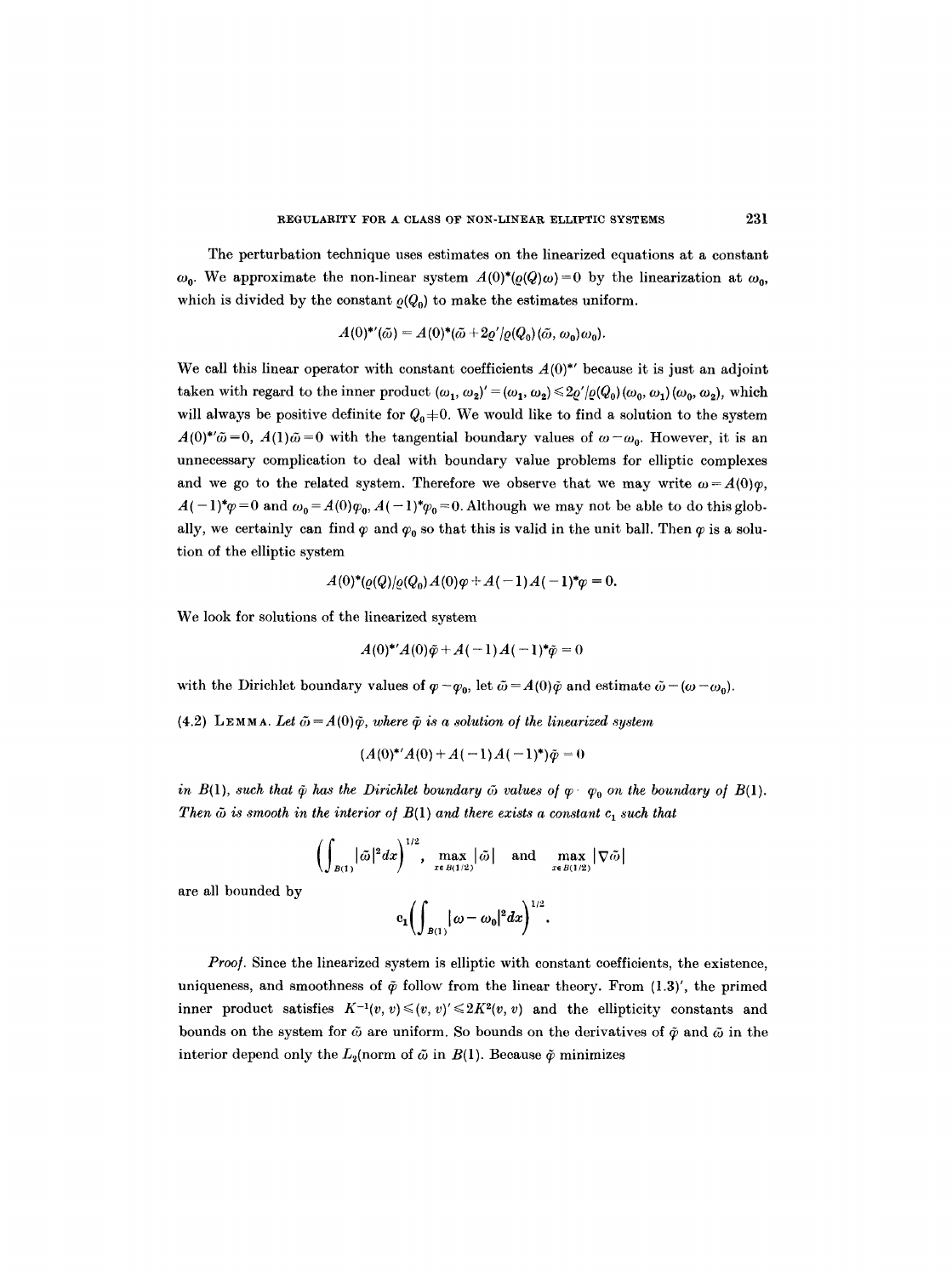$$
\int_{B(1)}(A(0)\tilde{\varphi},A(0)\tilde{\varphi})'+A(-1)^*\tilde{\omega},A(-1)^*\tilde{\omega})\,dx
$$

among all functions with the same boundary values, we have

$$
\int_{B(1)} (\tilde{\omega}, \tilde{\omega})' dx \le \int_{B(1)} (A(0)\tilde{\varphi}, A(0)\tilde{\varphi})' + (A(-1)\tilde{\varphi}, A(-1)\tilde{\varphi}) dx
$$
  
\$\le \int\_{B(1)} (A(0)(\varphi - \varphi\_0), A(0)(\varphi - \varphi\_0))' + |A(-1)(\varphi - \varphi\_0)|^2 dx\$  
= 
$$
\int_{B(1)} (\omega - \omega_0, \omega - \omega_0)' dx \le 2K^2 \int_{B(1)} |\omega - \omega_0|^2 dx.
$$

Our next goal is to derive an estimate on the L<sup>2</sup> norm of  $u=\tilde{\omega}-(\omega-\omega_0)\leq A(0)(\tilde{\varphi}-\tilde{\varphi})$  $(\varphi - \varphi_0)$ ). Let  $G(\omega, \omega_0) = \varrho(Q)/\varrho(Q_0)\omega - \omega - (\varrho'/\varrho)(Q_0)(\omega_0, \omega - \omega_0)\omega_0$ . Note that  $\varrho(Q_0)G(\omega, \omega_0)$ is simply  $\rho(Q)$  minus the constant and linear terms in its Taylor series about  $\omega_0$ .

(4.3) Lemma. 
$$
\int_{B(1)} u^2 dx \leq K^2 \int_{B(1)} |G(\omega, \omega_0)|^2 dx.
$$

*Proof.*  $A(0)^{\ast\prime}(\omega-\omega_0)=A(0)^{\ast}G(\omega,\omega_0)$  and  $A(0)^{\ast\prime}u+A(-1)A(-1)^{\ast}\tilde{\varphi}=-A(0)^{\ast\prime}(\omega-\omega_0)$  $\omega_0$ )+(A(0)\*'A(0)+A(-1)A(-1)\*) $\tilde{\varphi} = A(0)$ <sup>\*</sup> $G(\omega, \omega_0)$ . Integrating this equation with the test function  $\tilde{\varphi}-(\varphi-\varphi_0)$ , which is zero on the boundary, we get

$$
\int_{B(1)} (u, u)' + (A(-1)^*\tilde{\varphi}, A(-1)\tilde{\varphi}) dx = \int_{B(1)} (u, G(\omega, \omega_0)) dx.
$$

Use the estimate  $(u, u)' \geq K(u, u)$  and Hölder's inequality to get the result.

(4.4) LEMMA. Let  $u = \tilde{\omega} - (\omega - \omega_0)$  as defined above, then there exists a constant  $c_2$  such that *<i>for*  $Q \leqslant M$ ,  $Q_0 \leqslant M$  *in*  $B(2)$ 

$$
\int_{B(1)}|u|^2dx\leqslant c_2\,\frac{(M+C)^{2p}}{(Q_0+C)^{2p+\alpha}}\bigg(\int_{B(2)}|\,\omega-\omega_0|^2\,dx\bigg)^{1+\alpha}.
$$

*Proof.* From the previous lemma, it is sufficient to make estimates on  $\int_{B(1)}|G(\omega,\omega_0)|^2 dx$ . But the uniformity conditions (1.4) imply that  $\rho(Q)$  as Hölder continuous derivatives with a Hölder continuous norm on the order of  $(Q+C)^{p-\alpha/2}$ , so we get from the definition of  $\varrho(Q_0) G(\omega, \omega_0)$ ,

$$
\left|\varrho(Q_0)\right|G(\omega,\,\omega_0)\right|\leqslant 2^{p+2}K(Q_0+Q+C)^{p-\alpha/2}\big|\omega-\omega_0\big|^{1+\alpha},
$$

or using (1.3) again

$$
(4.5) \qquad \qquad \left| G(\omega,\omega_0) \right| \leqslant 2^{p+2} K^2 (Q_0+Q+C)^{p-\alpha/2} (Q_0+C)^p \left| \omega - \omega_0 \right|^{1+\alpha}.
$$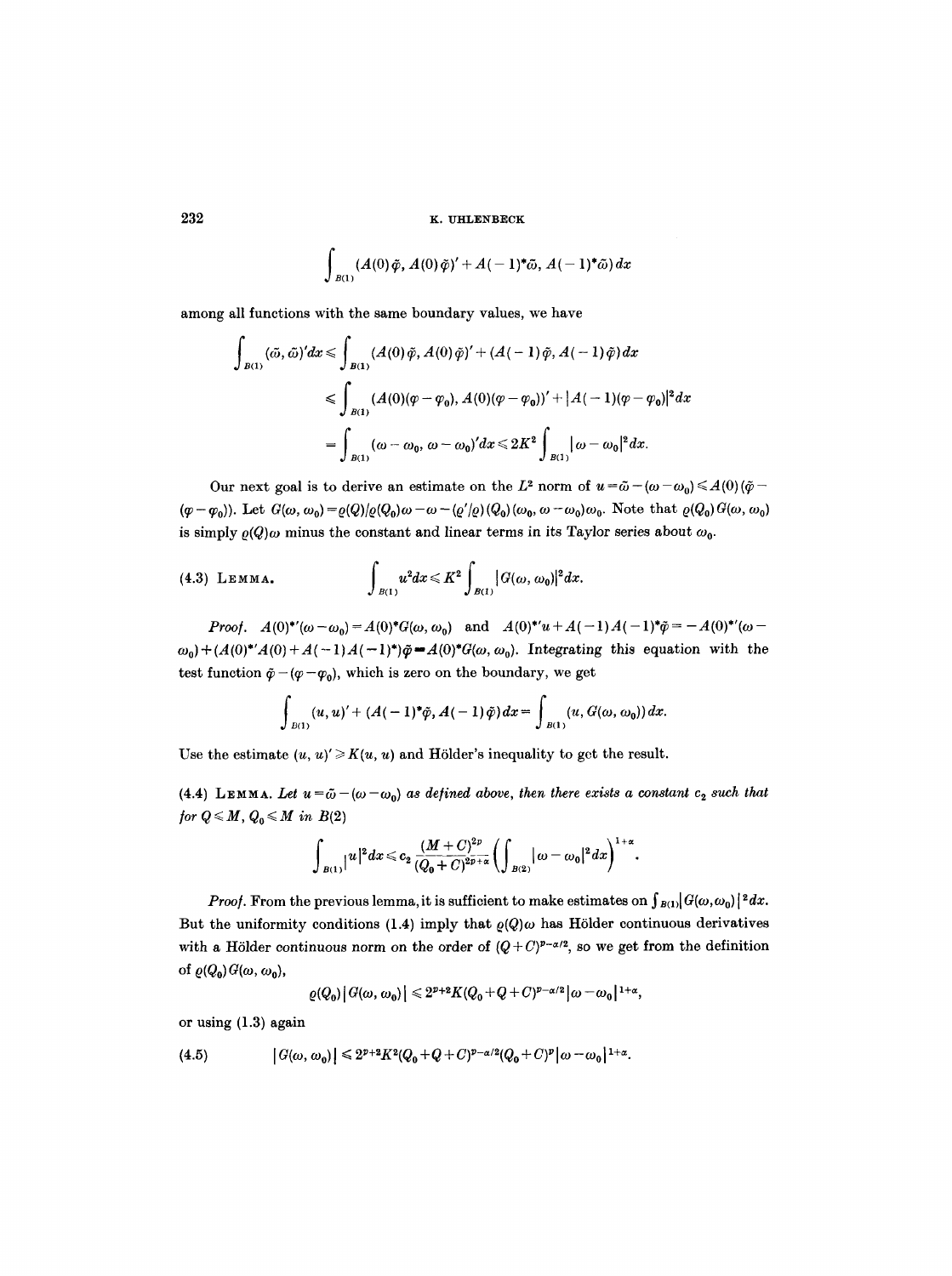A straightforward pointwise inequality

$$
(Q+Q_0+C)^{p/2}|\omega-\omega_0|\leqslant c(p)\big|(Q+C)^{p/2}\omega-(Q_0+C)^{k/2}\omega_0\big|
$$

for  $c(p)$  a combinatorial constant can be derived by approximating  $(Q+C)^{p/2}\omega$  by its derivative at  $\omega_0$  with a remainder term. Let  $F = (Q + C)^{p/2} \omega$ ,  $F_0 = F(Q_0)$ . In final form

(4.6) 
$$
|G(\omega, \omega_0)| \leq c'(p) K^2(Q_0+Q+C)^q(Q_0+C)^p |F-F_0|^{1+\alpha}.
$$

where  $c'(p)=c(p)2^{2+p}$  and  $q=(p-(p+1)\alpha)/2$ . From the Sobolev imbedding theorems (taking  $\alpha \pm n/(n-2)$ ), we have

$$
(4.7) \quad \left(\int_{B(1)}|F-F_0|^{2(1+\alpha)}dx\right)^{1/1+\alpha}\leqslant c'(\alpha)\int_{B(1)}(|\nabla F|^2+|F-F_0|^2)dx\\ \leqslant c'(\alpha)(p+1)^2\int_{B(1)}(Q+C)^p|\nabla\omega|^2+(Q+C)^p|\omega-\omega_0|^2dx.
$$

However, if we integrate the equation

$$
\int_{B(2)} \psi^2(\omega - \omega_0, A(0) A(0)^* \varrho(Q) \omega) dx = 0
$$

by parts and use (1.1), (1.2) and (1.3)', assuming  $\psi$  has support in  $B(2)$  we get an inequality similar to (3.1):

(4.8) 
$$
\int_{B(2)} \psi^2 |\nabla \omega|^2 (Q+C)^p dx \leq k_1(\psi) \int_{B(2)} (Q+C)^p |\omega-\omega_0|^2 dx.
$$

We replace Q and  $Q_0$  by M where necessary and put (4.6), (4.7), (4.8) together to get the lemma.

(4.9) LEMMA. *Given a constant vector*  $\omega_0$ ,  $\omega_0^2 = Q_0$ , *where*  $Q_0 \leq M$ ,  $Q \leq M$  and  $(Q_0 + C)$  $\eta(M+C)$  and  $\int_{B(1)}\omega-\omega_0|^2dx=\varepsilon(M+C)$ . Then for  $r\leq \frac{1}{4}$  there exists a constant vector  $\omega$ , and a constant  $c_3$  depending only on K, p, n such that

(a) 
$$
Q_1 = \omega_1^2 \le M
$$
  
\n(b)  $|\omega_1 - \omega_0| \le c_3 \left( \int_{B(1)} |\omega - \omega_0|^2 dx \right)^{1/2}$   
\n(c)  $\int_{B(r)} |\omega - \omega_1|^2 dx \le c_3 (r^{n+2} + \eta^{-2p} \varepsilon^{\alpha}) \int_{B(2)} |\omega - \omega_0|^2 dx$ .

*Proof.* Notice that if (b) and (c) are true for  $\omega_1$  and  $\omega_1^2 > M$ , they are also true for  $\tilde{\omega}_1 = \omega_1/\tilde{M}/|\omega_1|$ , so we need only demonstrate (b) and (c). Let  $\tilde{\omega}$  be the solution of the linearized equation (4.2) in  $B(1/2)$ . By expansion, we can assume that the balls in (4.2) 16- 772903 *Acta mathematica* 138. Imprim6 le 30 Juin 1977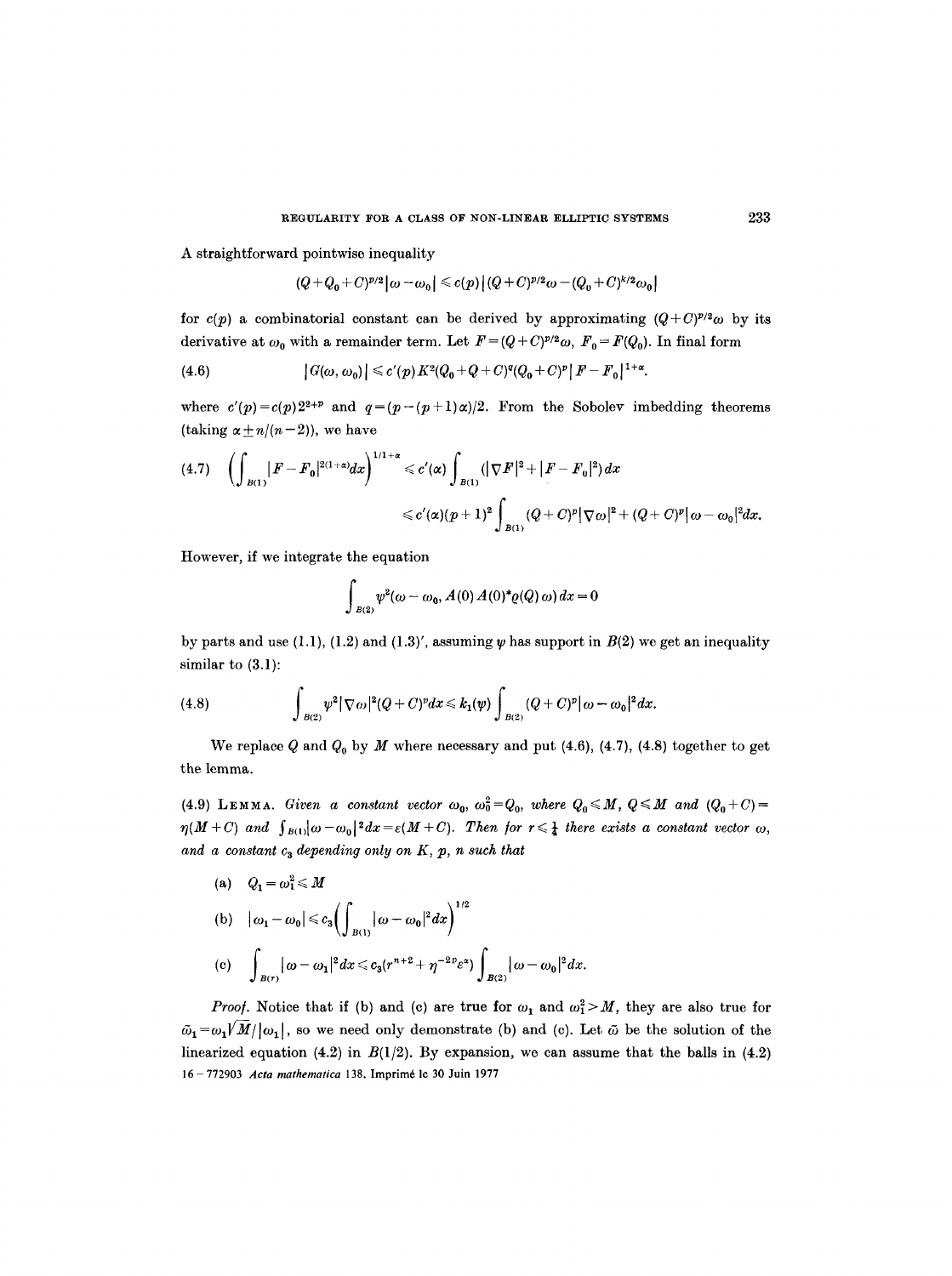have been replaced by balls of half the radii. Let

$$
\omega_1 - \omega_0 = \left( \int_{B(1/2)} dx \right)^{-1} \int_{B(1/2)} \tilde{\omega} \, dx.
$$

Then

$$
|\omega_1-\omega_0|\!\leqslant\! c_1\!\!\left(\int_{B(1/2)}\!\|\omega-\omega_0|^2dx\right)^{\!1/2}\!,
$$

so (4.9) (b) is true with  $c_3 \geq c_1$ .

$$
\begin{aligned} \int_{B(r)} |\omega - \omega_1|^2 dx \leqslant & 2 \biggl( \int_{B(r)} |\tilde{\omega} - (\omega_1 - \omega_0)|^2 dx + \int_{B(1)} u^2 dx \biggr) \\ \leqslant & 2r^2 \biggl( \int_{B(r)} dx \biggr) \max_{x \in B(1/4)} |\nabla \tilde{\omega}|^2 + 2 \int_{B(1/2)} u^2 dx \\ \leqslant & 2r^{n+2} \int_{B(1)} dxc_1^2 \int_{B(1/2)} |\omega - \omega_0|^2 dx + 2c_2 \frac{(M+C)^{2p}}{(Q_0+C)^{2p+\alpha}} \biggl( \int_{B(1)} |\omega - \omega_0|^2 dx \biggr)^{1+\alpha}, \end{aligned}
$$

where (4.2) and (4.8) have been used. Choose

$$
c_3 \ge \max\left(2 \int_{B(1)} dx c_1^2, 2c_2, c_1\right).
$$

By a successive approximation method we shall show that if  $\varepsilon^{\alpha} \eta^{-2p}$  is small, this estimate will prove as we shrink, the size of the ball  $B(r)$  down. We pick a fixed  $r \leq 1/4$  which we shall determine later. Let  $\omega^i = \omega(r^i x)$ . Then  $\omega^i$  solves (1.1) in  $B(2)$ , and we choose recursively the constant approximations. Let  $\omega^0 = \omega$  and  $\omega_0^0 = \omega_0$ , and then  $\omega_0^{i+1} = \omega_1^i$  from (4.9), or  $\omega_0^{i+1}$  is the constant vector which satisfies by (4.9)

(4.10) (a) 
$$
|\omega_0^{t+1}|^2 \le M
$$
  
\n(b)  $|\omega_0^t - \omega_0^{t+1}| \le c_3 \left( \int_{B(2)} |\omega^t - \omega_0^t|^2 dx \right)^{1/2}$   
\n(c)  $\int_{B(1)} |\omega^{t+1} - \omega_0^{t+1}|^2 dx = (r)^{-n} \int_{B(r)} |\omega^t - \omega_1^t|^2 dx$   
\n $\le c_3 (r^2 + r^{-n} \varepsilon^2 \eta^{-2p}) \int_{B(1)} |\omega^t - \omega_0^t|^2 dx.$ 

(4.11) LEMMA. *Assume*  $\omega$  *satisfies* (1.1) *in B*(1) *and Q*  $\leq M$ ,  $Q_0 \leq M$ . There exist fixed *constants*  $r < 1/4$  *and*  $c_3$ *, such that if* 

$$
\int_{B(1)} |\omega - \omega_0|^2 dx \leq \varepsilon(M+C), \qquad (Q_0+C) \geq \eta(M+C)
$$

*for some*  $8^2c_3^2 \varepsilon \leq \eta$  and  $\varepsilon^{\alpha}(\eta/2)^{-2p} \leq r^{n+2}$ , then there exist constant vectors  $\omega_0^i$  such that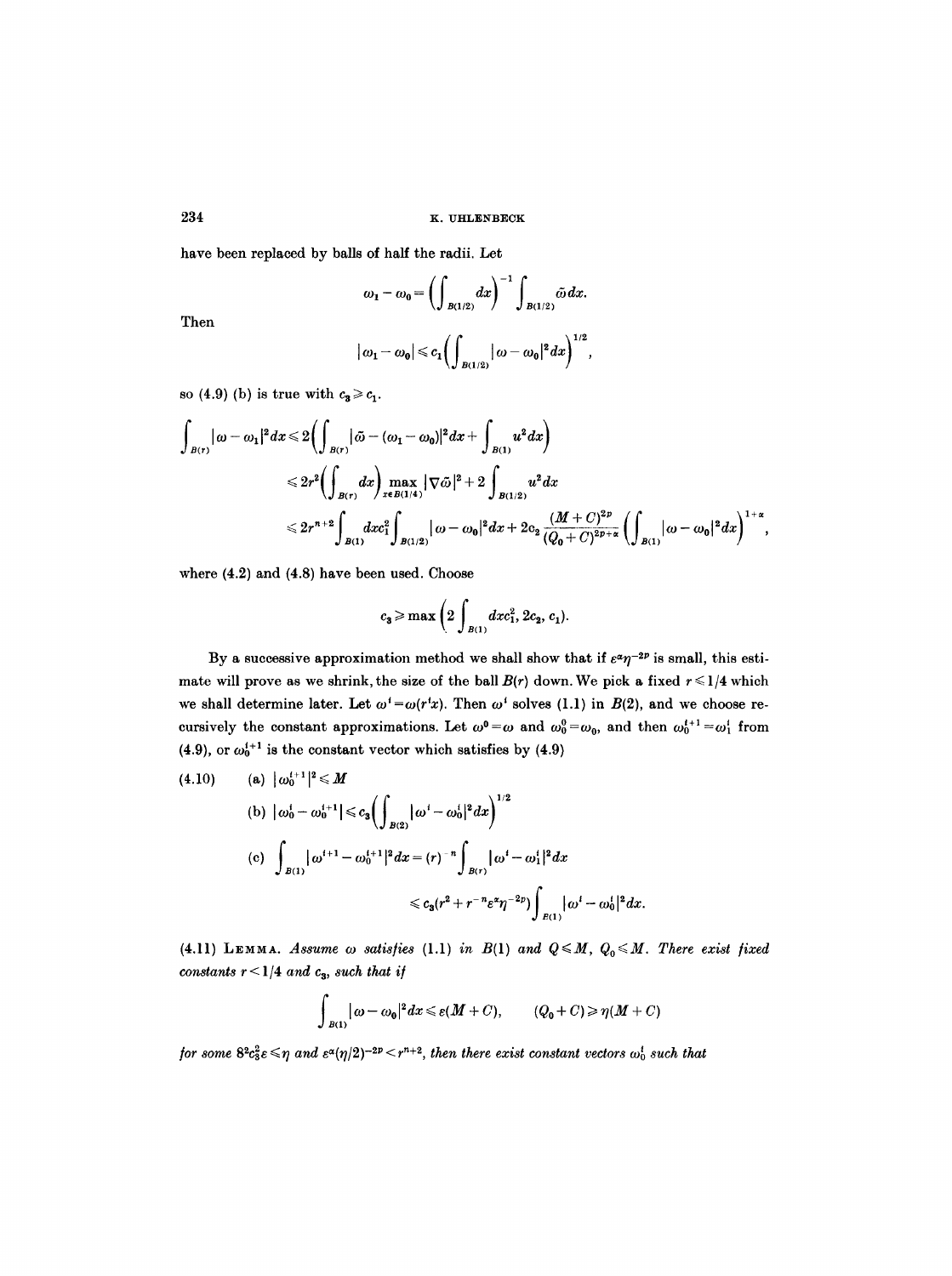(a) 
$$
|\omega_0^1|^2 + C \ge \eta/2(M + C)
$$
  
\n(b)  $|\omega_0^{i-1} - \omega_0^i|^2 \le c_3^2 r^{i-1} \left( \int_{B(2)} |\omega - \omega_0|^2 \right)$   
\n(c)  $\int_{B(r^i)} |\omega - \omega_0^i|^2 dx \le (r^i)^{n+1} \left( \int_{B(2)} |\omega - \omega_0|^2 \right).$ 

*Proof.* We defined  $\omega_0^i$  in the iteration (4.10) just described, choosing  $rc_3=1/2$ , so  $c_3r^{-n}\epsilon^{\alpha}(\eta/2)^{-2p} \leq 1/2r$ . Then if the hypothesis of the lemma are true for  $i \leq j$ , we can use (4.10) to get (4.11-b, c) for  $i=j$ . Then from b for  $j \leq i$  we get  $|\omega_0-\omega_0^i| \leq \sum_j c_3 \sqrt{\varepsilon} (\sqrt{r})^{j-1} \sqrt{M+C}$ , and we choose the constants so we would still have  $|\omega_0|^2 + C \geq |\omega_0|^2 + C - \eta/2(M+C) \geq$  $\eta/2(M+C)$ .

(4.12) COROLLARY. *Assume that*  $\omega$  *satisfies* (1.1) *in B(2),*  $Q \leq M$ *, and*  $Q_0 + C \geq \eta(M + C) > 0$ . *There exist fixed constants*  $\epsilon > 0$ *,*  $1/4 \ge r > 0$  *and*  $c_3$  *which are independent of M and C such that i[* 

$$
\int_{B(2)} |\omega - \omega_0|^2 dx < \varepsilon(M+C)
$$

*for a constant vector*  $|\omega_0|^2 = Q_0$ , *then for*  $x \in B(1)$  *there exist constant vectors*  $\omega_x^i$  *with the following properties:* 

(a) 
$$
\int_{B(x,r^l)} |\omega - \omega_x^i|^2 dx \le r^{i(n+1)} \int_{B(2)} |\omega - \omega_0|^2 dx
$$
,  
\n(b)  $|\omega_x^i - \omega_0| \le 2c_3 \Big( \int_{B(2)} |\omega - \omega_0|^2 dx \Big)^{1/2}$ ,  
\n(c)  $|\omega_x^i - \omega_x^i| \le 2c_3 (1/n)^{\min(i, l)} \Big( \int_{B(2)} |\omega - \omega_0|^2 dx \Big)^{1/2}$ ,  
\n(d)  $(|\omega_x^i|^2 + C) \ge \eta/2(M + C)$ .

*Proof.* By translation, we may assume  $x = 0$ , and since  $B(x, 1) \subset B(2)$ ,  $\int_{B(x, 1)} |\omega - \omega_0|^2 dx \le$  $\varepsilon(M+C)$ . We apply the interaction process just described, letting  $\omega_x^t = \omega_0^t$ . We have just shown that for  $\varepsilon$  and  $r$  properly chosen

$$
\int_{B(x,r^i)} |\omega - \omega_0^i|^2 dx = r^{in} \int_{B(1)} |\omega^i - \omega_0^i|^2 dx \leq r^{i(n+1)} \int_{B(1)} |\omega - \omega_0|^2 dx
$$
  

$$
|\omega_0^i - \omega_0^i| \leq \sum_{k=1}^{i-1} |\omega_0^{k+1} - \omega_0^k| \leq c_3 \sum_{k=1}^{i-1} (\int_{B(1)} |\omega^k - \omega_0^k|^2 dx)^{1/2}
$$
  

$$
\leq c_3 (\sum_{k=1}^{i-1} (\sqrt{r})^k) (\int_{B(1)} |\omega - \omega_0|^2 dx)^{1/2}.
$$

(4.12) (b-c) follow from the fact that  $r \leq 1/4$ , and (4.12-d) follows from (4.11-a).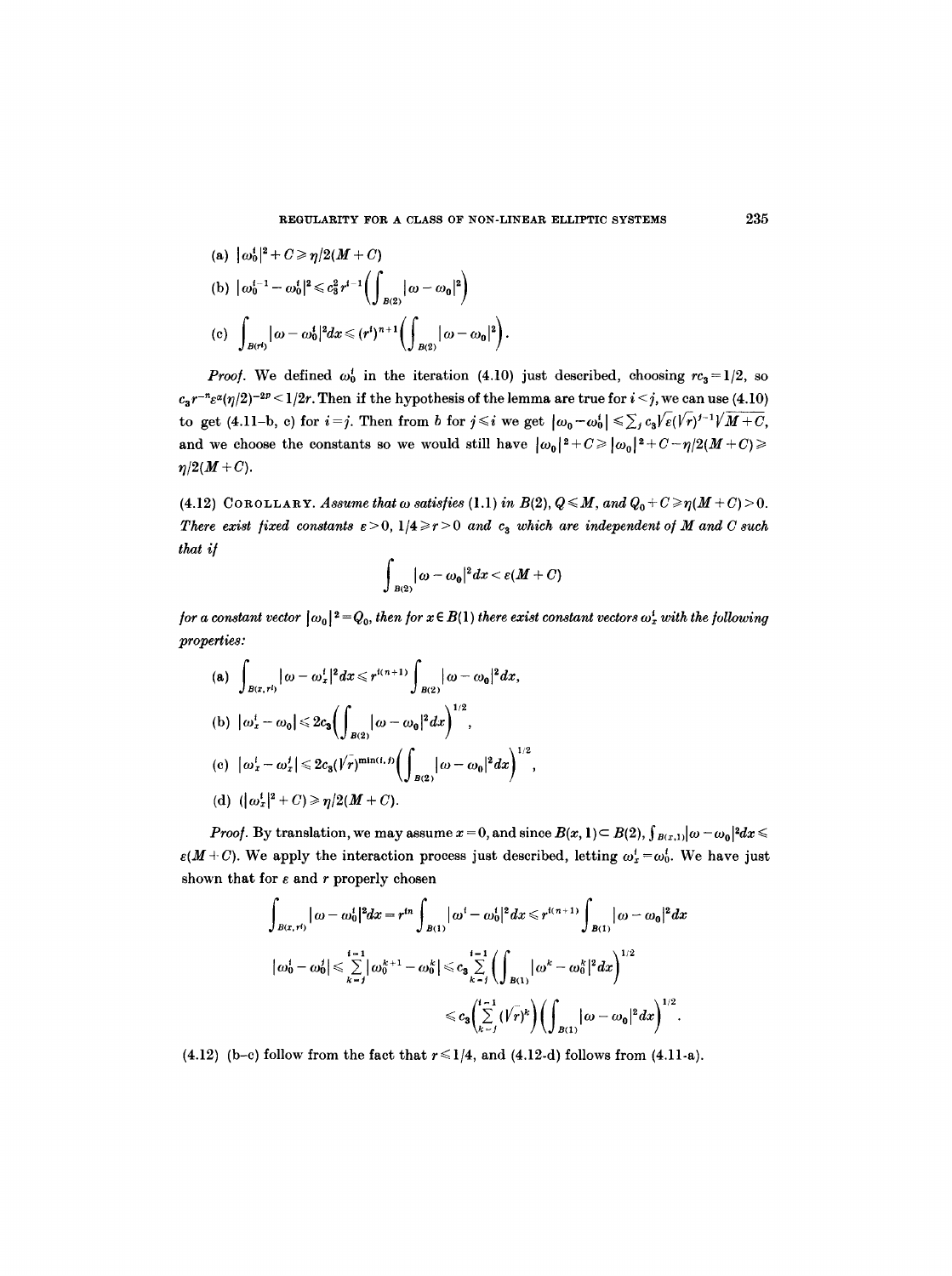## 236 **EXECUTE:** EXECUTE **EXECUTE:** EXECUTE **EXECUTE:** EXECUTE **EXECUTE:** EXECUTE 236

We can now proceed to the proof of (4.1). By (4.12-c),  $\omega_x^i$  is a Cauchy sequence for fixed  $x \in B(1)$ , and

$$
\omega(x) = \lim_{t \to \infty} \omega_x^t = \lim_{t \to \infty} \left( \int_{B(x, r^t)} dy \right)^{-1} \int_{B(x, r^t)} \omega(y) dy
$$

holds almost everywhere. In fact,

(4.13) 
$$
|\omega(x) - \omega_x^i| = \lim_{j \to \infty} |\omega_x^j - \omega_x^i| \leq 2c_3(\sqrt{r})^i \left( \int_{B(2)} |\omega - \omega_0|^2 dx \right)^{1/2}
$$

in particular, for  $i=0$ , this verifies (4.1-b) for  $k_4 = 2c_3/\sqrt{e}$ . Similarly for (1.4-c):

$$
Q+C=|\omega(x)|^2+C=\lim_{i\to\infty}|\omega_x^i|^2+C\geq \eta/2(M+C).
$$

For any points x,  $y \in B(1)$  with  $r^{i+1} \le |x-y| = \varrho \le r^i$ :

(4.14) 
$$
\left|\omega(x)-\omega(y)\right|\leqslant |\omega_x^i-\omega_y^i|+|\omega(x)-\omega_x^i|+|\omega(y)-\omega_y^i| \leqslant |\omega_x^i-\omega_y^i|+4c_3\sqrt{\varrho/r}\bigg(\int_{B(2)}|\omega-\omega_0|^2dx\bigg)^{1/2}
$$

where we used (4.13) and the fact that  $r^* \leqslant \rho/r$ . Let  $w = (x+y)2^{-1}$  be the point half-way between  $x$  and  $y$ .

$$
(4.15) \qquad |\omega_x^i - \omega_y^i|^2 = \left(\int_{B(Q/2)} dz\right)^{-1} \int_{B(w,\varrho/2)} |\omega_x^i - \omega_y^i|^2 dz
$$
  

$$
\leq 2 \left(\int_{B(1)} dz\right)^{-1} (\varrho/2)^{-n} \left[\int_{B(w,\varrho/2)} |\omega_x^i - \omega(z)|^2 dz + \int_{B(w,\varrho/2)} |\omega_y^i - \omega(z)|^2 dz\right]
$$
  

$$
\leq c_4 \varrho^{-n} \left[\int_{B(x,\tau^i)} |\omega_x^i - \omega(z)|^2 dz + \int_{B(y,\tau^i)} |\omega_y^i - \omega(z)|^2 dz\right]
$$
  

$$
\leq 2c_4 \varrho^{-n} (\tau^i)^{n+1} \int_{B(2)} |\omega - \omega_0|^2 dx.
$$

We chose  $c_4 = 2^{n+1}(\int_{B(1)} dz)^{-1}$ , and used the fact that  $B(w, \rho/2) \subset B(x, r') \cap B(y, r')$  with (4.12-c). From the choice of i,  $r^{i(n+1)} \leq p^{n+1} r^{-(m+1)}$ . Then (4.14) together with (4.15) gives (4.1-a) for the proper choice of  $k_4$ .

# Section 5: Proof of the regularity theorem

The proof of the main theorem of this paper is based on the fact that, once given a ball of radius r on which  $|\omega|^2=Q$  is bounded, as we shrink the radius of the ball down, either the maximum decreases by a small factor, or  $\omega$  is sufficiently close to a constant vector for the pertrubation theorem (4.1) to hold. The final result will be that  $\omega$  is Hölder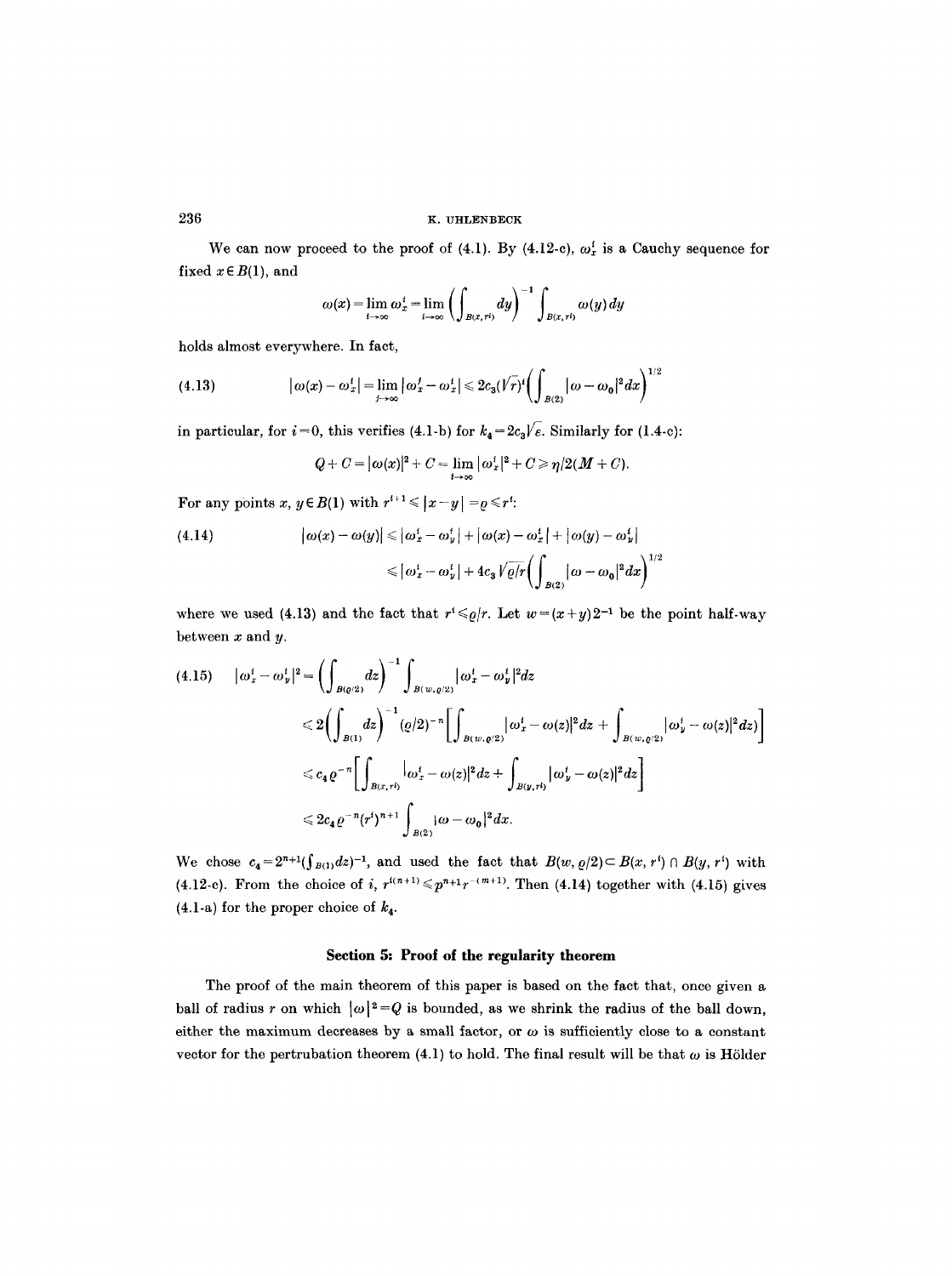continuous. At points where  $Q + C = 0$ , one can see by the linear regularity theory that the HSlder exponent should be arbitrary, and our perturbation method gives directly a  $1/2$  estimate. However, at points  $Q + C = 0$ , we can only show that the solution lies in some Hölder space (one might guess the exponent to be  $(2p+1)^{-1}$ ) and the linear regularity theory cannot be used to carry the argument further, since the system fails to be elliptic at this point. Since we shall use the uniform estimates in Section 6, they are given in (5.4).

(5.1) PROPOSITION. Let Q be bounded in  $B(x, r)$ ,  $M(\rho) = \max_{y \in B(x, p)} Q(y)$ . Then there exists *a constant c<sub>5</sub> such that for*  $4\varrho \le r$  *either:* 

(a) 
$$
M(\rho) + C \leq (1 - \lambda) (M(4\rho) + C)
$$

*or:* 

(b) there exists a constant vector 
$$
\omega_0
$$
 such that

$$
\varrho^{-1}(Q_0+C)^p\int_{B(x,\varrho)}|\omega-\omega_0|^2\leqslant \lambda c_5(M(4\varrho)+C)^{p+1}
$$

*with:* 

(c) 
$$
Q_0 + C \ge (1 - c_5/\lambda)^{2/(p+1)} (M(4\varrho) + C)
$$

*Proof.* By expansion and translation we may assume  $x=0$  and  $\rho=1$ ,  $M=M(4)$ . If (5.1-a) is false, then  $M-M(1) \le \lambda(M+C)$ .  $\max_{x \in B(p)} H(Q) = H(M(\varrho))$  and from (1.7) and (1.3):

$$
H(M)-H(M(1))\leqslant \max_{M(1)\leqslant Q\leqslant M}H'(Q)(M-M(1))\leqslant K(M+C)^p(M-M(1))\leqslant K\lambda(M+C)^{p+1}.
$$

First apply  $(3.4)$  and then the strong maximum principle  $(2.3)$  for H to get:

$$
(5.2) \qquad \int_{B(1)} (Q+C)^p |\nabla \omega|^2 dx \leq k_3 \int_{B(x,2)} H(M(2)) - H(Q) dx \leq k_3 \int_{B(x,3)} H(M) - H(Q) dx
$$
  

$$
\leq k_3 c'(1)(H(M) - H(M(1)) \leq k_3 c'(1) K \lambda (M+C)^{p+1}.
$$

As in (3.1), this also gives an estimate on  $\int_{B(1)}|\nabla v|^2 dx$  if we set  $v=(Q+C)^{p/2}\omega$ . Let  $v_0=$  $\int_{B(1)} v(x) dx (\int_{B(1)} dx)^{-1}$  and choose  $(|\omega_0|^2 + C)^{p/2} \omega_0 = v_0$ . We have the pointwise inequality

$$
(v - v_0, \omega - \omega_0) = ((Q + C)^{p/2} \omega - (Q_0 + C)^{p/2} \omega_0, \omega - \omega_0)
$$
  
\n
$$
\geq \int_0^1 (|t\omega + (1-t)\omega_0|^2 + C)^{p/2} |\omega - \omega_0|^2 dt \geq 2^{-p/2-1} (Q_0 + C)^{p/2} |\omega - \omega_0|^2.
$$

We then get

(5.3) 
$$
(Q_0 + C)^p \int_{B(1)} |\omega - \omega_0|^2 dx \leq 2^{p+2} \int_{B(1)} |v - v_0|^2 dx
$$

$$
\leq c'_5 \int_{B(1)} |\nabla v|^2 dx \leq \lambda c'_5 (p+1)^2 k_5 c'(1) K (M+C)^{p+1}
$$

from  $(5.2)$ , which shows  $(5.1-b)$ .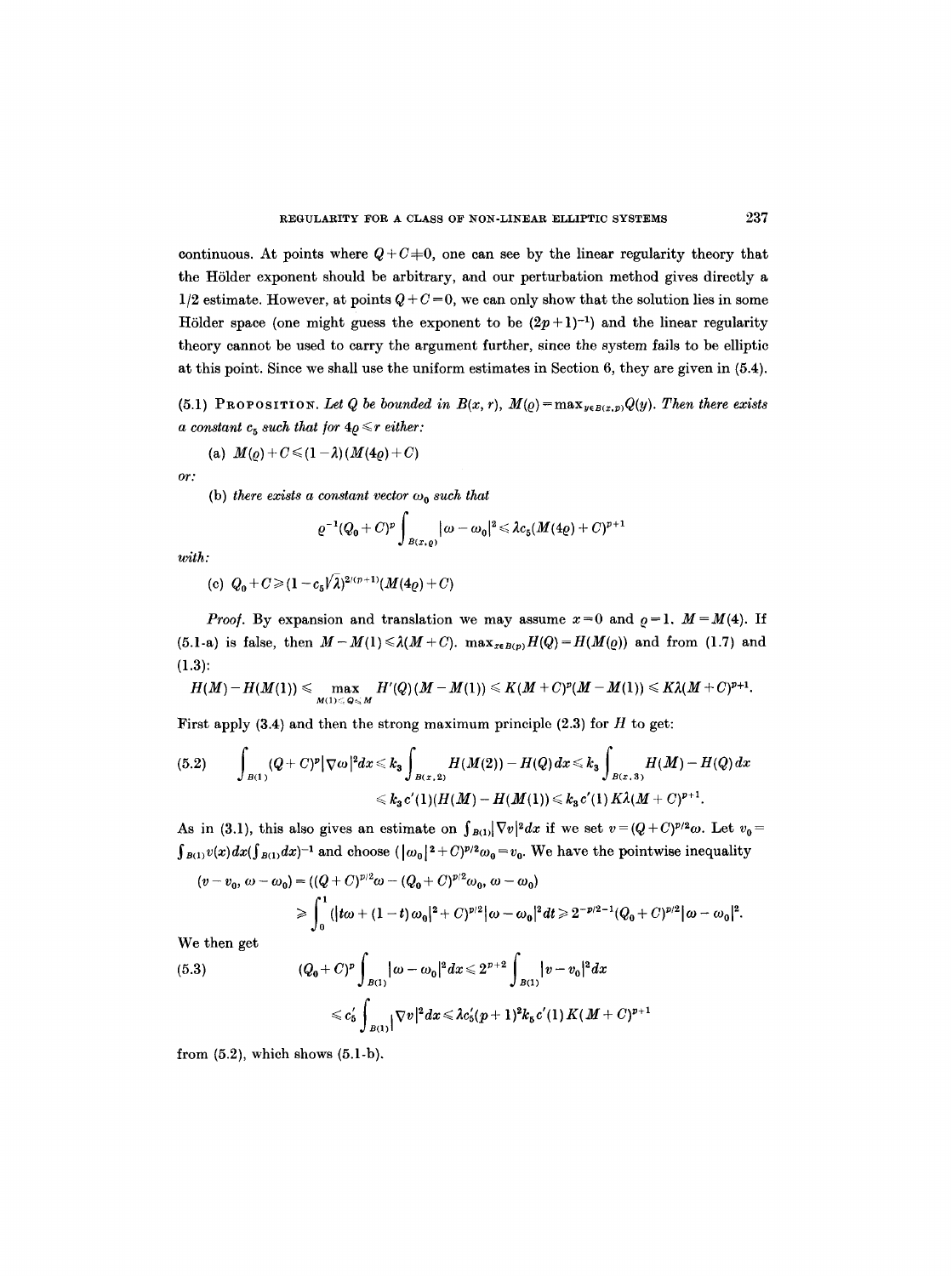$(5.1-c)$  will in general have content only when  $\lambda$  is very small. First we note that we can prove several more pointwise inequalities very directly:

$$
\begin{aligned} (Q+C)^{(p+1)/2} - (Q_0+C)^{(p+1)/2} &\leqslant |v-v_0| \\ (M+C)^{(p+1)/2} - (Q+C)^{(p+1)/2} &\leqslant K(p+1)\ \frac{(H(M)-H(Q))}{(M+C)^{(p+1)/2}}. \end{aligned}
$$

Adding, integrating over  $B(1)$ , and finally applying (5.2) and (5.3) will give:

$$
(M+C)^{(p+1)/2}-(Q_0+C)^{(p+1)/2}\bigg(\int_{B(1)}dx\bigg) \leq (\sqrt{\lambda}c''_5+\lambda c'(1)K)(M+C)^{(p+1)/2})
$$

for proper choice of  $c''_5$  from  $c'_5$ . If  $\lambda \leq 1$ , this gives (5.1-c).

The main regularity theorem now follows from this. If  $x$  lies in the interior of the domain, then by (3.2) we may assume that there exists a ball  $B(x, r)$  in the interior of D on which  $H(Q)$  and therefore Q are bounded,  $Q \leq M$ . The bound M will depend on the norm  $\int_{D}(Q + C)^{p+1}dx$ , the size of the ball  $B(x, r)$  and the distance of the ball to the boundary of D. Assuming this bound, the following theorem completes the proof:

 $(5.4)$  THEOREM. Let  $\omega$  solve  $(1.1)$  in  $B(x, r)$ , assume  $(1.2)$ ,  $(1.3)$  and  $(1.4)$  are true and  $Q \leq M$ *in B(x, r). Then there exists a smaller ball B(x, r/2) and fixed constants*  $\gamma$  *and k depending only on K and p, such that* 

$$
|\omega(y)-\omega(z)| \leq k |y-z|^{\gamma} r^{-\gamma} (M+C)^{1/2}
$$

*<i>for all y, z* ∈ *B*(*x, r*/2).

*Proof.* As usual, we may choose  $x=0=y$ ,  $r=2$ , and by translation assume that Q is bounded on  $B(1)$  by M. Using the constant  $c_5$  of (5.1), we select  $\lambda$  so small that

and 
$$
(1-c_5/\lambda) \geq 2^{-(p+1)/2} = \eta^{(p+1)/2}
$$

$$
\lambda c_5 2^{p+1} \leq \varepsilon
$$

where  $\varepsilon$  is the constant of (4.1) with  $\eta$  chosen as 1/2. (It looks like  $\lambda$  will be rather small!). For this choice of  $\lambda$ , either (5.1-a) applies, or the perturbation theorem (4.1) can be applied. Assume that (5.1-a) applies to  $\omega$  on  $B(4^{-i})$  for  $i < j$ , but that (5.1-b, c) hold on  $B(4^{-j})$ unless  $j = \infty$ . The number  $\gamma$  is chosen to satisfy

**(5.5)** VI-~ **= 4-~** 

For  $4^{-2-i} \le |y| \le 4^{-i}$  with  $i < j$  we have

$$
\begin{aligned} \left| \, \omega(0) - \omega(y) \, \right| & \leq 2 \sqrt{M} 2^{-i} \leq 2 (1 - \lambda)^{i/2} (M + C)^{1/2} \\ & = 2 (4^{-\gamma \, t}) \, (M + C)^{1/2} \leq 2^{1 + 2\gamma} \, | \, y \, |^{\gamma} (M + C)^{1/2}. \end{aligned}
$$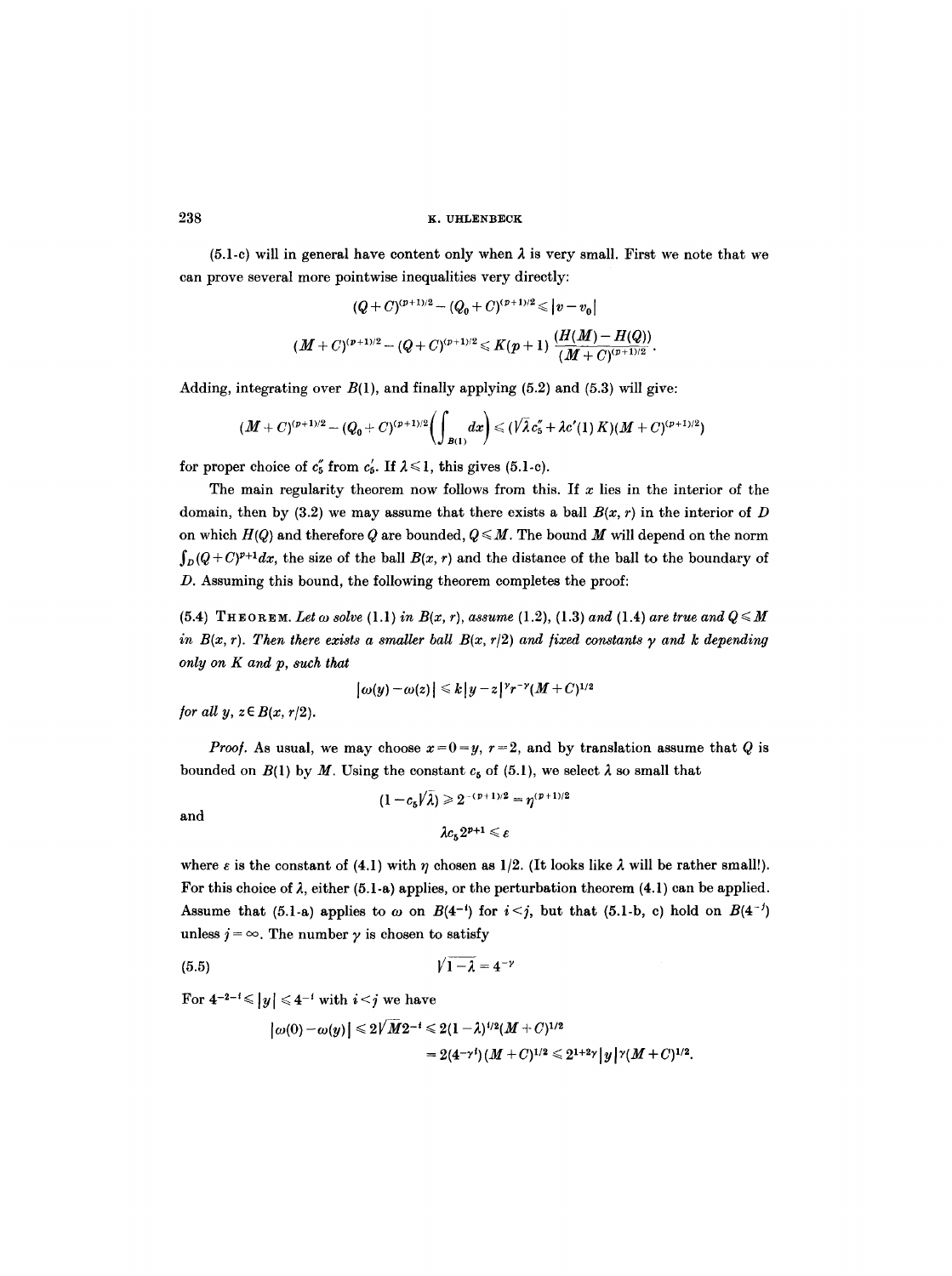For  $|y| = 4^{-2-j}$ , the perturbation theorem yields, for the expanded function  $\tilde{\omega}(z) = \omega(y)$ with  $y = 4^{-2-j_z}$ 

$$
|\tilde{\omega}(0) - \tilde{\omega}(z)| \le k_4 |z|^{1/2} (M(4^{-j}) + C)^{1/2}
$$
  

$$
\le k_4 |z|^{1/2} 2(1 - \lambda)^{j/2} (M + C)^{1/2}
$$

Applying this to  $\omega$ , we get

$$
|\omega(0) - \omega(y)| \le k_4 4^{-\gamma \frac{1}{2}} y^{\gamma} |z|^{1/2 - \gamma} 2y^{\gamma} (M + C)^{1/2}
$$
  
  $\le k_4 2y^{\gamma} (M + C)^{1/2}.$ 

#### **Section 6: Bernstein's theorem**

Growth conditions at infinity for a solution in all of  $R<sup>n</sup>$  follow easily from the uniform estimates in  $(5.4)$ . Here are making use of the fact that the constant  $k$  does not depend on the size of C, which was the difficult part of section 4. We let  $M(r) = \max_{x \in B(r)} Q(r)$  as before. The number will be the same as in section 5, and the proof is a direct consequence of **(5.4).** 

(6.1) THEOREM. Let  $\omega$  be a solution of (1.1) in  $\mathbb{R}^n$  and assume (1.2), (1.3) and (1.4) are *valid. Then there exists a constant*  $\gamma > 0$  *such that if* 

$$
\liminf_{r\to\infty}r^{-2\gamma}M(r)=0
$$

*then oo is a constant.* 

*Proof.* Choose  $\gamma$  as in (5.4). For  $(x, y) \in B(r/2)$  we have

$$
|\omega(x)-\omega(y)| \leq k |x-y|^{\gamma r^{-\gamma}} (M(r)+C)^{1/2}
$$

Letting  $r \rightarrow \infty$  we get

$$
|\omega(x)-\omega(y)| \leq k|x-y|^{\gamma}\liminf_{r\to\infty}r^{-\gamma}(M(r)+C)^{1/2}.
$$

If the limit is zero,  $\omega(x) = \omega(y)$  for all x and y, and  $\omega$  is constant.

#### **References**

- [1]. ALMGREN, F. J., Jr., Existence and regularity almost everywhere of solutions to elliptic variational problems among surfaces of varying topological type and singularity structure. Ann. of Math., 87 (1968), 321-391.
- [2]. FRIEDMAN, A., *Partial di/Jerential equations.* Holt, Rinehart and Winston, New York (1968).
- [3]. HÖRMANDER, L., *Linear partial differential equations*. Springer, Berlin (1963).
- [4]. LADYSHENSKAYA & URALTSEVA, *Linear and quasi-linear elliptic equations*. Mathematics in Science and Engineering, Vol. 46, Academic Press, New York (1968).